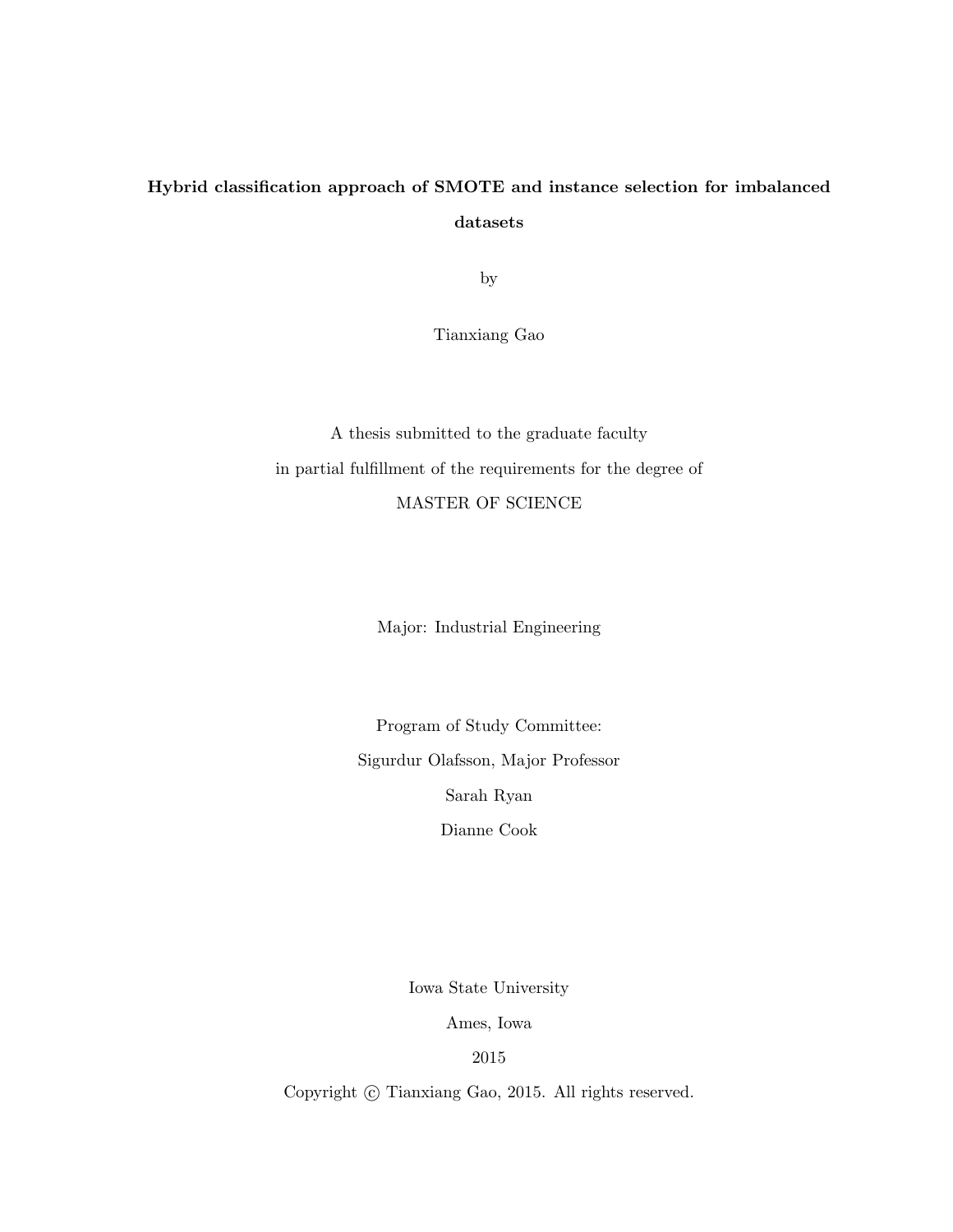## TABLE OF CONTENTS

|     |                                                                | iv             |
|-----|----------------------------------------------------------------|----------------|
|     |                                                                | V              |
|     |                                                                | vi             |
|     | INTRODUCTION<br>CHAPTER 1.                                     | $\mathbf{1}$   |
|     | CHAPTER 2.                                                     | 3              |
| 2.1 |                                                                | 3              |
| 2.2 |                                                                | $\overline{7}$ |
| 2.3 | Instance Selection                                             | 9              |
|     | 2.3.1                                                          | 9              |
|     | 2.3.2                                                          | 11             |
|     | METHODS AND PROCEDURES<br><b>CHAPTER 3.</b>                    | 13             |
| 3.1 | SMOTE - Synthetic Minority Oversampling Technique              | 13             |
| 3.2 | Instance Selection                                             | 17             |
| 3.3 | Hybrid Classification Approach of SMOTE and Instance Selection | 20             |
|     | CHAPTER 4.                                                     | 24             |
| 4.1 |                                                                | 25             |
| 4.2 |                                                                | 27             |
| 4.3 |                                                                | 28             |
| 4.4 |                                                                | 30             |
|     | 4.4.1                                                          | 30             |
|     | 4.4.2                                                          | 31             |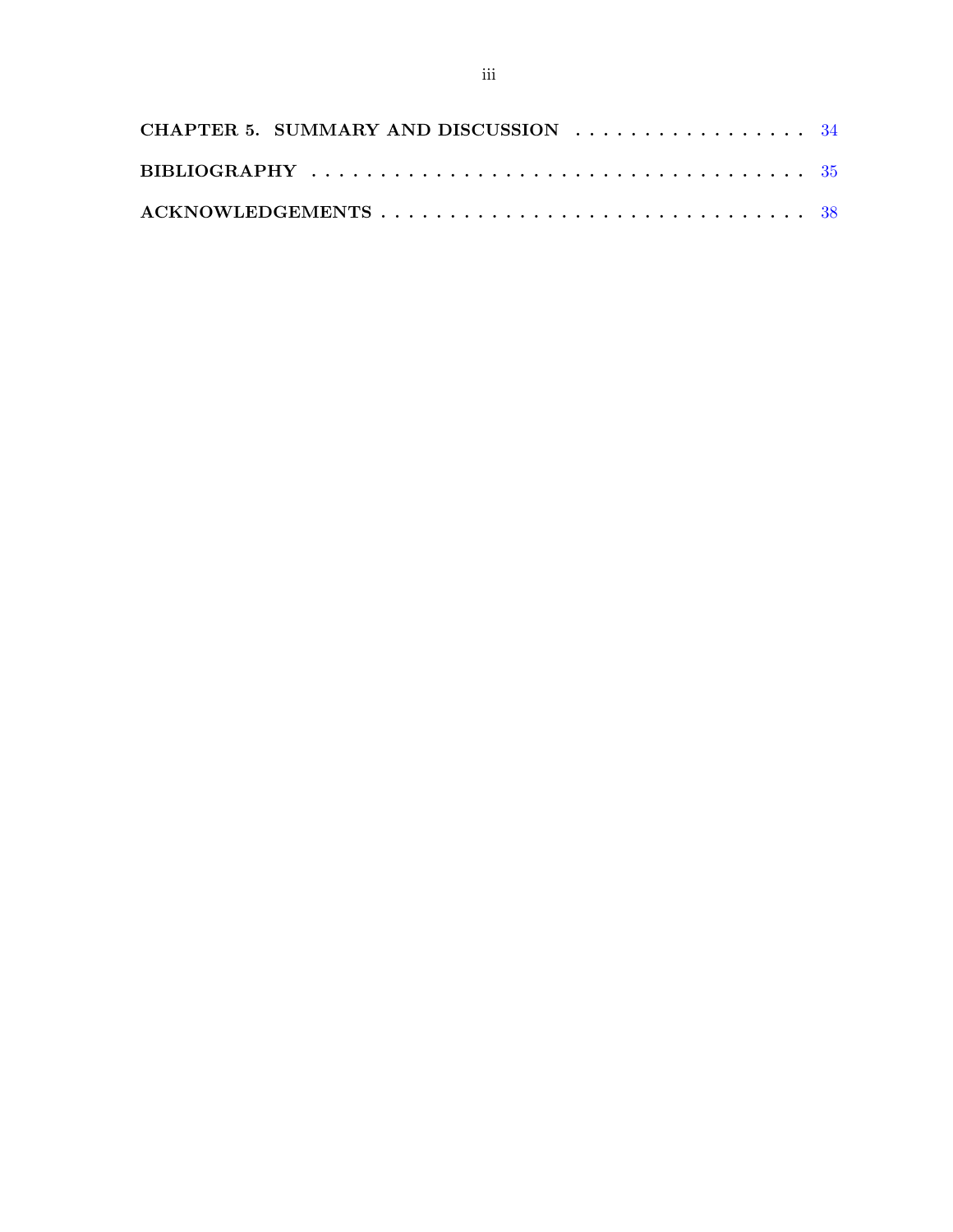## LIST OF TABLES

<span id="page-3-0"></span>

| Table 3.1  |                                          | 18 |
|------------|------------------------------------------|----|
| Table 4.1  |                                          | 24 |
| Table 4.2  |                                          | 26 |
| Table 4.3  |                                          | 27 |
| Table 4.4  |                                          | 29 |
| Table 4.5  |                                          | 30 |
| Table 4.6  |                                          | 30 |
| Table 4.7  |                                          | 30 |
| Table 4.8  |                                          | 31 |
| Table 4.9  | CBA-based Evaluation for Medical dataset | 31 |
| Table 4.10 |                                          | 31 |
| Table 4.11 |                                          | 32 |
| Table 4.12 |                                          | 32 |
| Table 4.13 | AUC-Based Evaluation for yeast5 dataset  | 32 |
| Table 4.14 |                                          | 33 |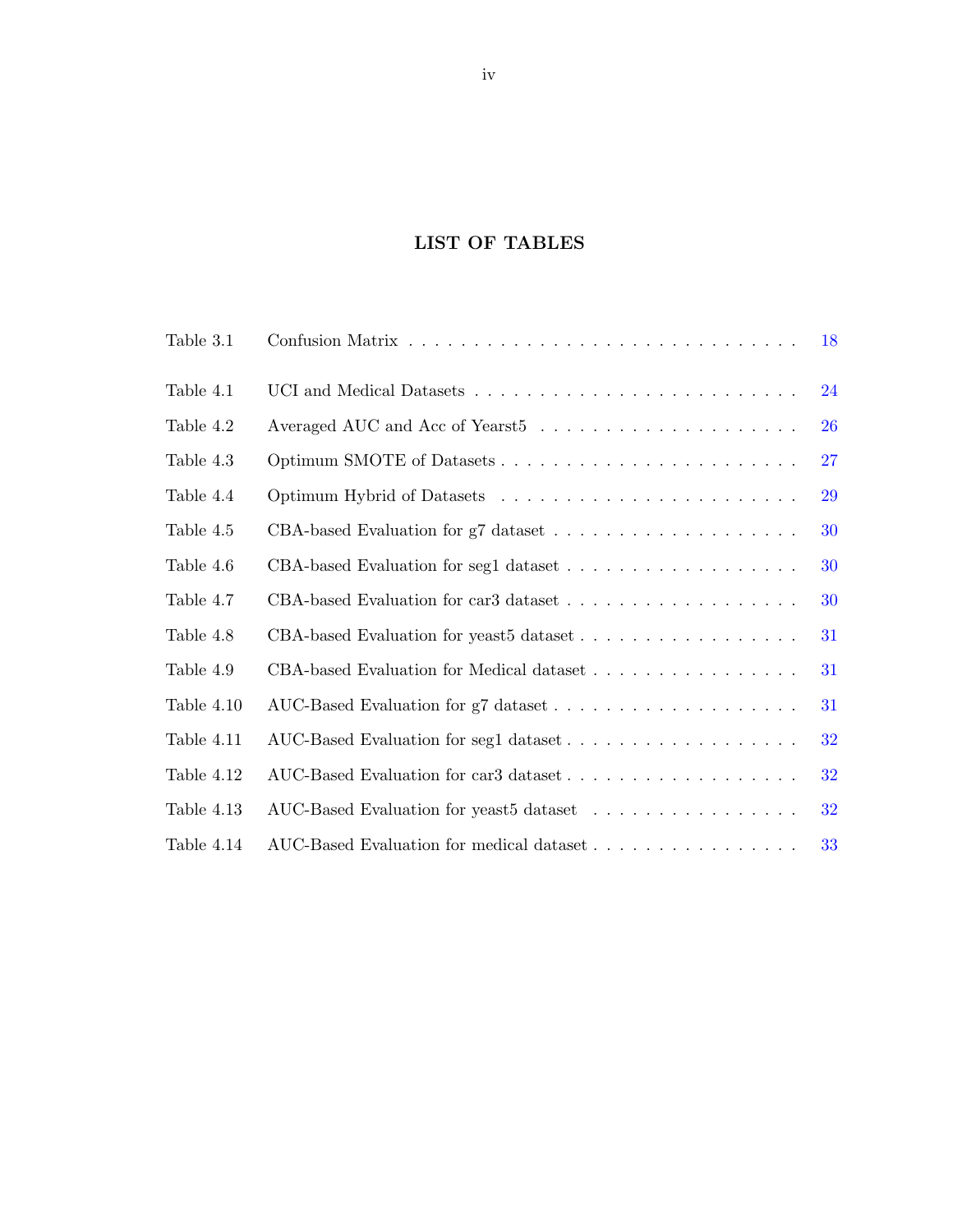## LIST OF FIGURES

<span id="page-4-0"></span>

| Figure 2.2 An example of within-class imbalance $\ldots \ldots \ldots \ldots \ldots \ldots$ |  |
|---------------------------------------------------------------------------------------------|--|
|                                                                                             |  |
|                                                                                             |  |
|                                                                                             |  |
| Figure 4.4 All AUC of Hybrid-based Medical Dataset 29                                       |  |
|                                                                                             |  |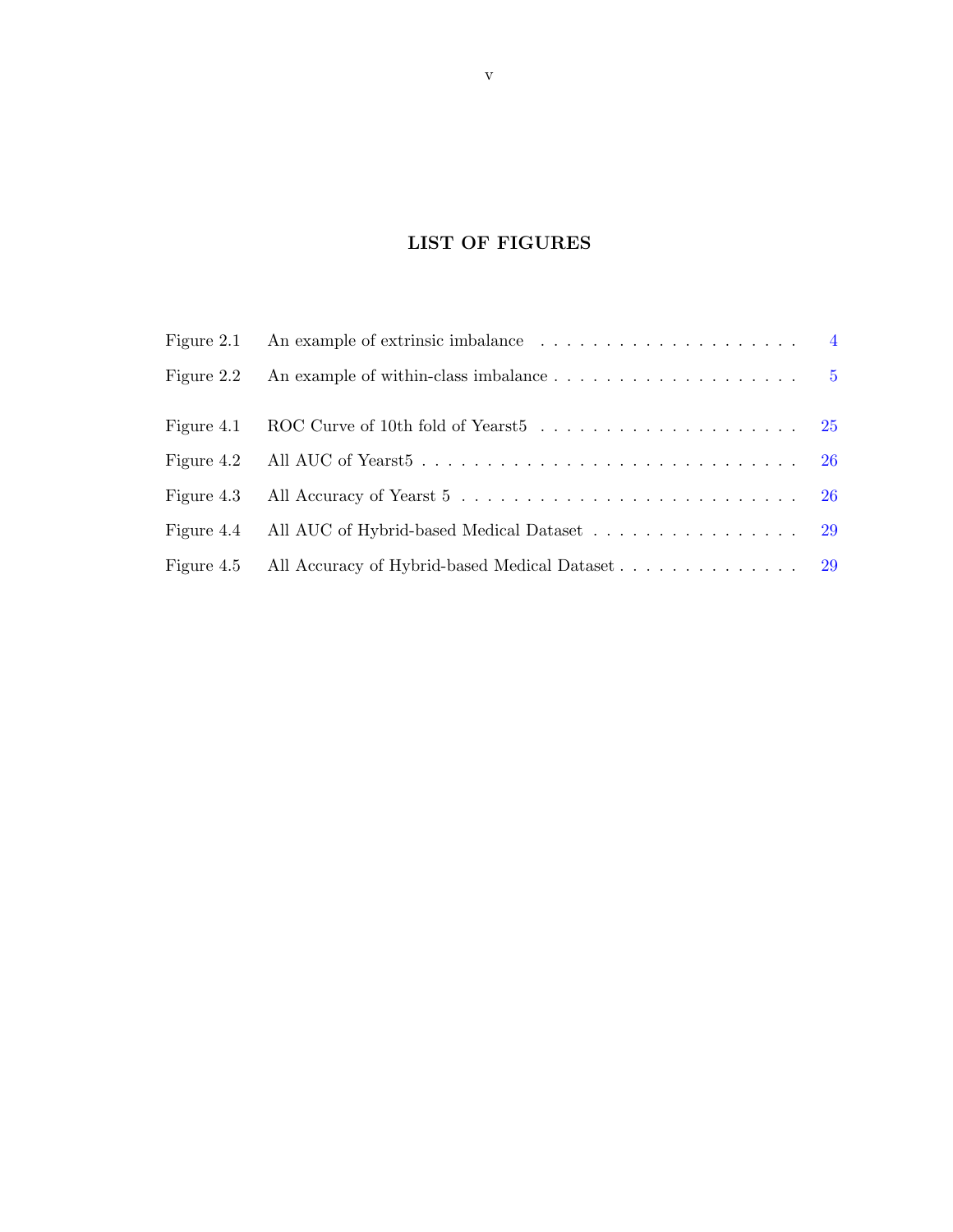## ABSTRACT

<span id="page-5-0"></span>The research area of imbalanced dataset has been attracted increasing attention from both academic and industrial areas, because it poses a serious issues for so many supervised learning problems. Since the number of majority class dominates the number of minority class are from minority class, if training dataset includes all data in order to fit a classic classifier, the classifier tends to classify all data to majority class by ignoring minority data as noise. Thus, it is very significant to select appropriate training dataset in the prepossessing stage for classification of imbalanced dataset. We propose an combination approach of SMOTE (Synthetic Minority Over-sampling Technique) and instance selection approaches. The numeric results show that the proposed combination approach can help classifiers to achieve better performance.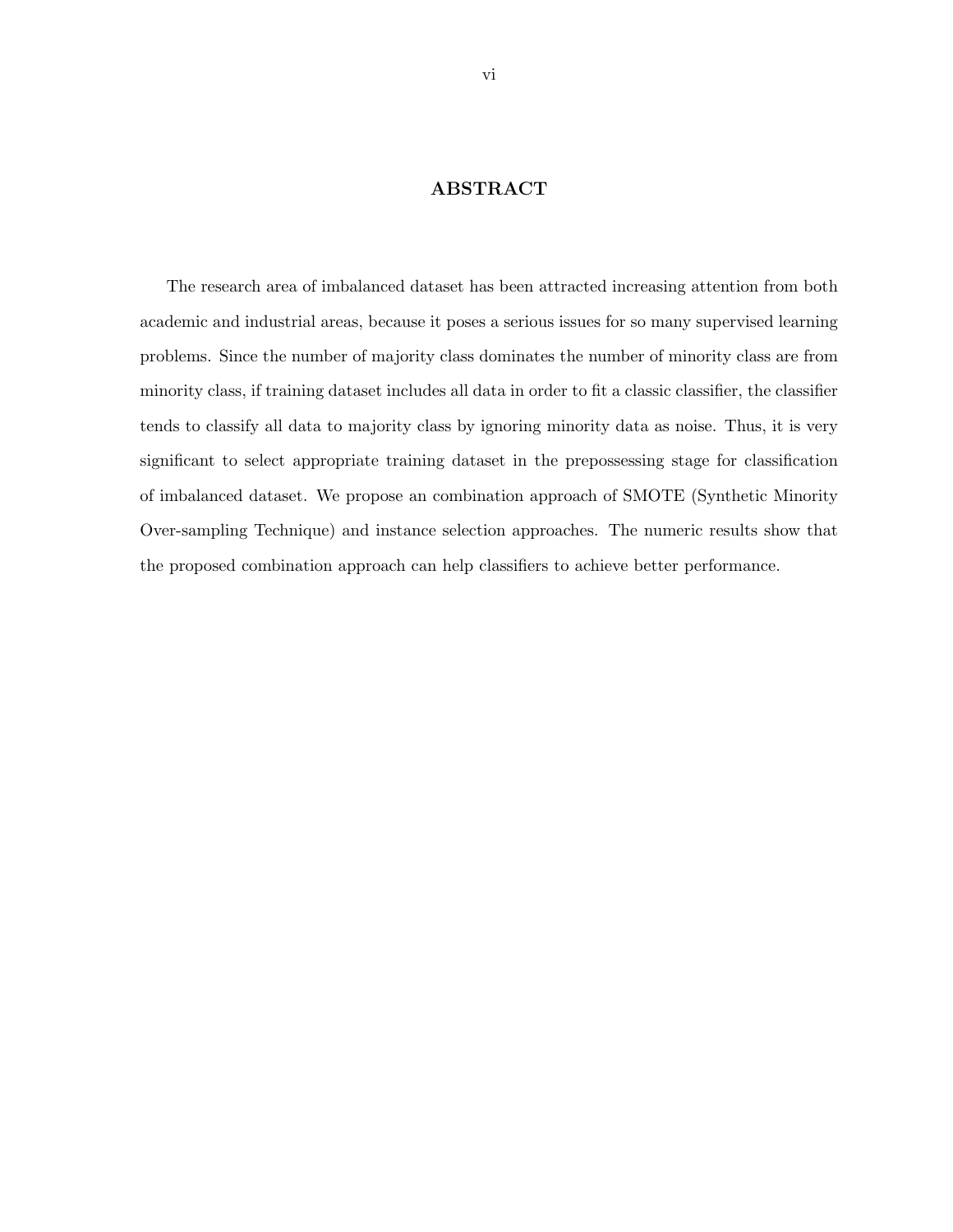### CHAPTER 1. INTRODUCTION

<span id="page-6-0"></span>Recently, with the development of technology and science, data growths explosively, which has proposed an enormous opportunity for data mining research since it has a broad range of application from daily life to governmental decision-making system. In Knowledge discovery and data mining area, problems are naturally divided into two categories, supervised learning and unsupervised learning. The essential difference between those two is that supervised learning has a supervised respond variable, whereas unsupervised learning does not have any respond variable rather only several input variables. Moreover, supervised learning are further separated into two sub-classical problems, classification and regression problems, based on the properties of respond variables. If respond variables are discrete or categorical, these are classification problems. Otherwise, if respond variables are continuous variables, they are regression problems.

Typically, a classification problem is to classify previously unseen observations, which is know as testing dataset by utilization of a classifier that is trained by previously given observations, called training data set. Several standard classifiers have been proposed to deal with this type of problems such as logistic regression, discriminant analysis, and tree-based classifiers. Simply, take decision tree as an example to clearly introduce the process of classification. Before introducing decision tree in detail, another essential concept needed to be introduced is the error rate. It is widely utilized to evaluate the performance of a classifier. Regular accuracy is a well-known error rate used in a wide area, that is, the sum of total misclassified observations is divided by the total number of instances. Decision tree separates data space in an top-down fashion by iteratively selecting the best attribute (or variable) so as to reduce the error rate. Specifically, starting with the root node, in each iteration, a decision tree selects an appropriate value of an associated attribute to split the whole data pace. As result, the error rate reduces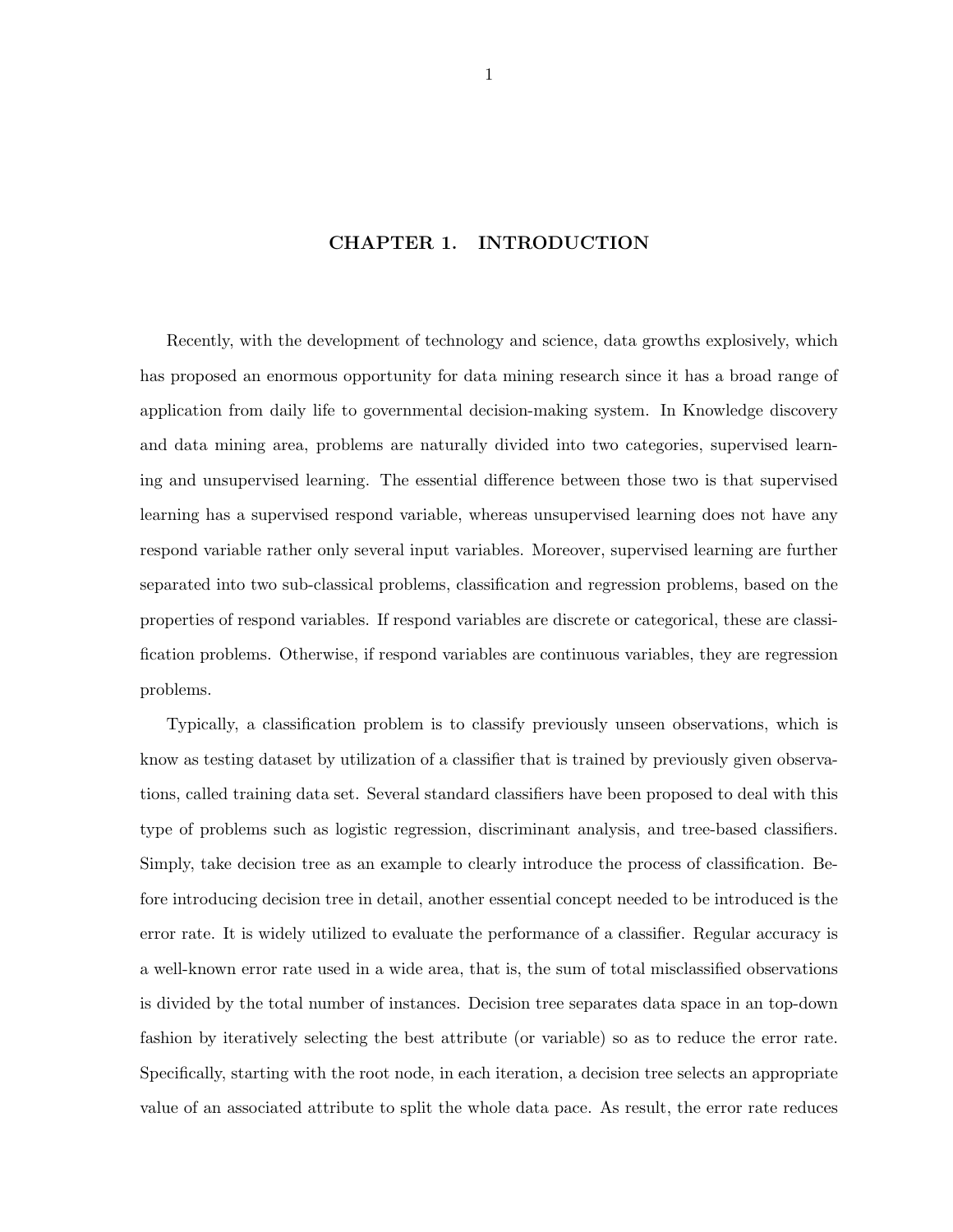largest in this iteration and that value of attribute is considered as a node. As the tree grows up, the test error keeps reducing. If there is no restriction to the growth of a decision tree, the decision tree would output a huge tree with a single data point in each note. That would cause overfitting because the decision tree is constructed in training data set, while in realistic application, we generally expect a good performance of a classifier in previously unseen data set, which is test data set.

The overfitting scenario appears in various classifiers, specially for given data set is imbalanced data set. Simply, we consider binary classification problems. In imbalanced datasets, number of minority class is dominated by number of majority class. As result, a classifier classifies all data into majority class and almost ignores minority class. A lot of approaches have been proposed to address this scenario. Sampling is a well-known prepossessing strategy to improve the performance of classifiers. It tries to balance the distribution of classes by oversampling or undersampling the number of minority class or majority class. On another hand, modification of current standard classifier is also able to conquer this type of problems such as support vector machine and boosting. We propose another prepossessing method that is combination of oversampling and instance selection technique. Instance selection has been widely implemented in machine learning area. It selects subset of training dataset in order to remove superfluous instances and contain satisfactory accuracy. The selected subset allows classifiers to have reduced time to learn and even have better performance.

The following organization of this thesis is divided into 4 chapters. A literature review associated with nature of imbalanced datasets, well-known sampling methods, and popular instance selection techniques will be covered in Chapter 2. Chapter 3 will introduce the formula and pseudo-code of our combination method of SMOTE and Instance selection in detail. In Chapter 4, several numeric results and comparison with other sampling and instance selection methods will be presented. Finally, in Chapter 5, the conclusion and future research will be given.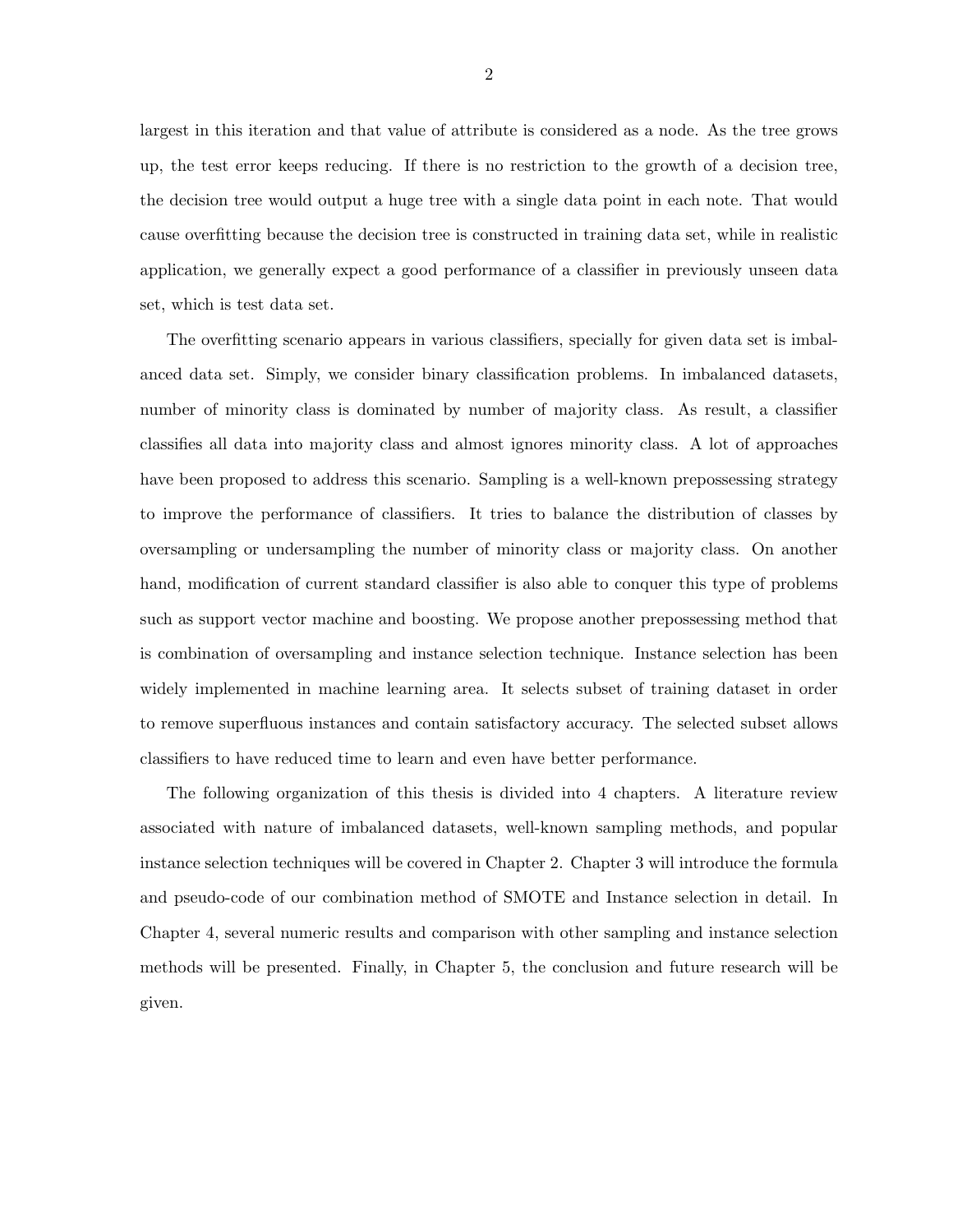## <span id="page-8-0"></span>CHAPTER 2. REVIEW OF LITERATURE

### 2.1 Issues of Imbalanced Data Sets

Generally speaking, any dataset can be considered as imbalanced dataset if the number of observations between classes are not equal. However, the common understanding of imbalanced dataset is that a dataset exhibits significant, and even extreme imbalanced. The *imbalanced* ratio is about at least 1:10. Even though there are several cases of multiclass datasets, we in this thesis consider binary ( or two-class) cases.

Preferably, given any dataset, we typically require a standard classifier to provide balanced weighs of predictive accuracy for both minority and majority class. In practice, the standard classifier tends to provide an extreme imbalanced prediction accuracy, minority class has accuracy usually less than 10 percent, while majority class has accuracy close to 100 percent(Chawla et al., 2002). However, in application of imbalanced data set (Chawla et al., 2002), we expect a classifier is sensitive to minority class as those are the class we are interested, even though pay certain penalty to missclassify the majority class. Therefore, we prefer a classifier that identifies most of minority observations, while remains relative high accuracy of majority class. Further, regular accuracy as conventional assessment metrics does not provide enough helpful information when dealing with imbalanced data set. More informational assessment metrics are needed like Receiver Operating Characteristics curve.

The common understanding of imbalanced dataset in community is referred to as intrinsic imbalanced dataset, that is, imbalanced dataset is as result from the nature of the data space.The domain of imbalanced dataset, however, is not restricted by just intrinsic variety. Dataset can be considered as *extrinsic* imbalanced (He and Garcia, 2009) if it has time or storage variables. By extrinsic imbalanced, the imbalanced is not directly as a result of nature of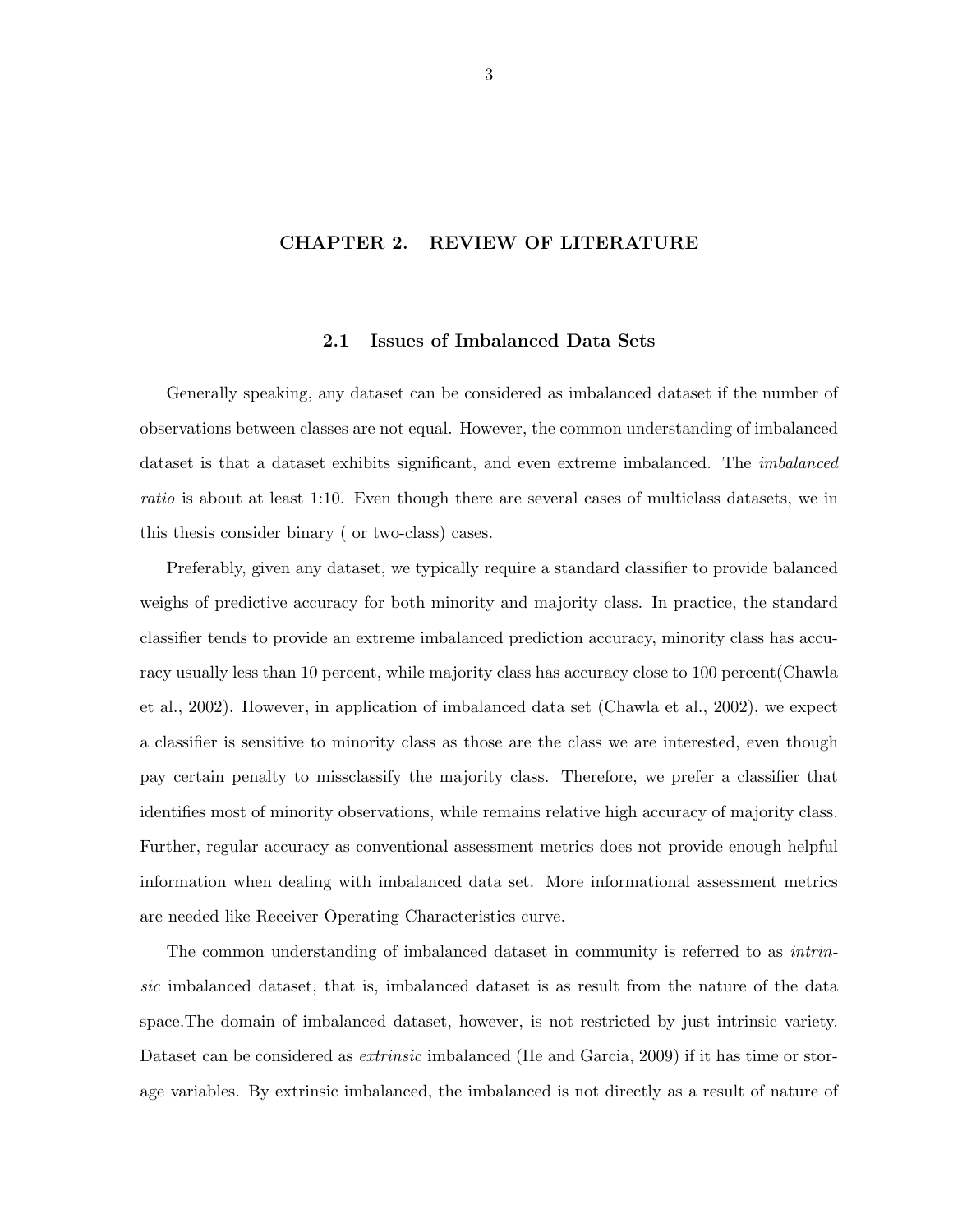<span id="page-9-0"></span>data space. For example, a continuous balanced data stream has been kept the training dataset balanced for a while until during a time interval, the transmission has temperately interrupted, then the acquired dataset can be possibly imbalanced. Figure 2.1 is an such example. During time internal of 4.85 and 7.99, class 2 becomes minority class as the its data stream has been temperately interrupted.



Figure 2.1: An example of extrinsic imbalance

In addition, *relative imbalance* and *absolute imbalance* are totally different concepts. Absolute imbalance is due to rare observations, while relative imbalance is imbalance relative to other class. For instance, a given dataset with imbalance ratio 1 : 100 contains 200, 000 observations. It is no doubt that the number of majority class dominates the number of minority class. However, 2, 000 observations of minority class is not really rare. instead the number of minority class is rare relative to the majority class. A number of papers have shown that the minority class is not so hard to be identified for relative imbalanced dataset. (Batista et al., 2004). These results are very suggestive. Hence, imbalance ratio is just one of factors hindering classifiers. As a result, dataset complexity plays a critical role in classification deterioration.

Dataset complexity is referred to *overlapping*, and *small disjucts*. It is not uncommon that a dataset with more than one classes has overlapping, that is, various class data overlap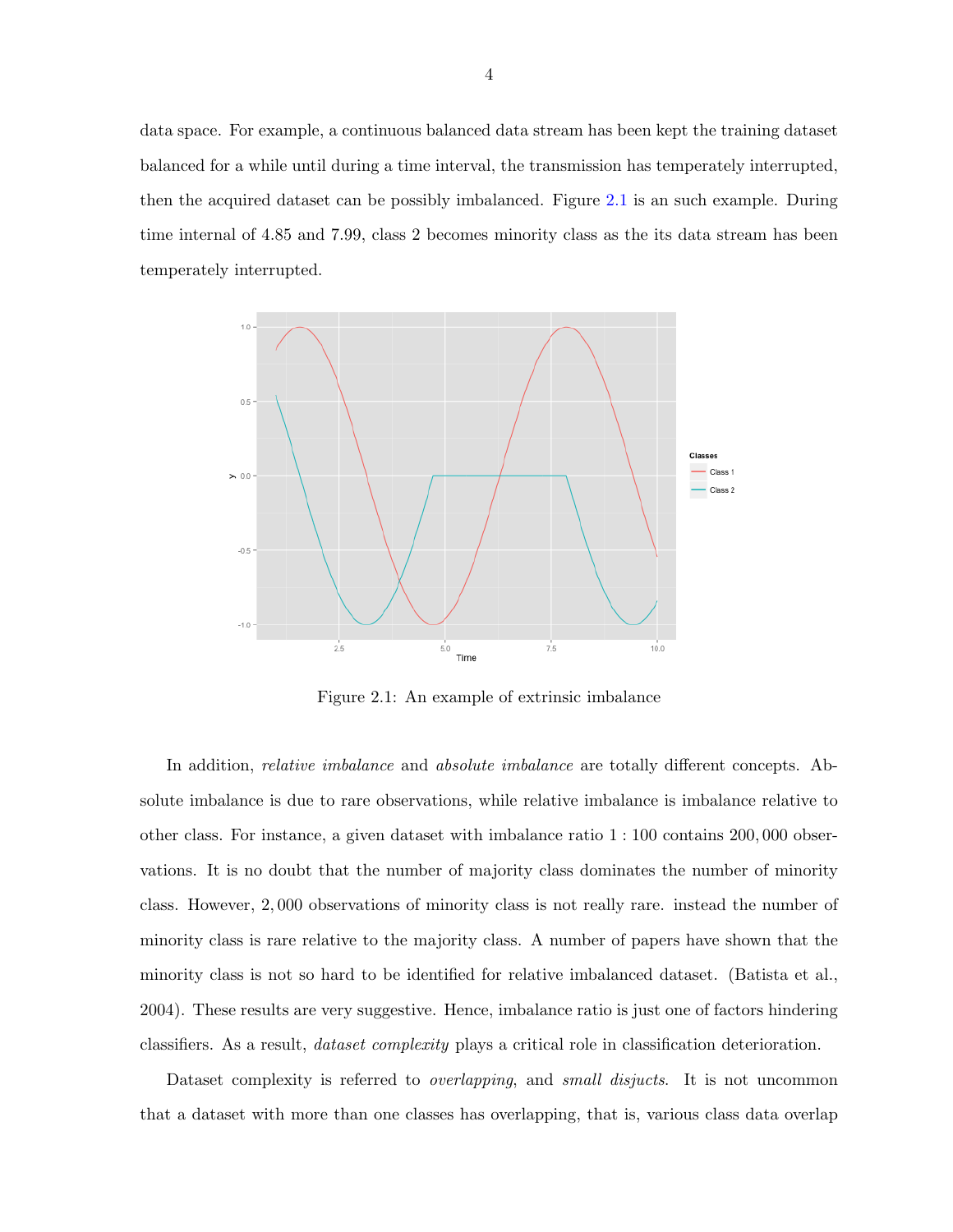<span id="page-10-0"></span>

Figure 2.2: An example of within-class imbalance

in the neighborhood of decision boundary. In Figure 2.2, there are data points overlapped between majority class which is circle and minority class which is treated as triangle. Moreover, the minority class additionally contain a set of subconcept data points which are colored as pure blue. This is referred to another situation of imbalance, within-class imbalance (Jo and Japkowicz, 2004). The existence of within-imbalance is closely related with small disjuncts, which greatly depreciate classification performance (Jo and Japkowicz, 2004). Interpretation to small disjuncts is that a classifier is required to detect the minority class (or majority class) by creating multiple disjunct rules that individually describes the specific subconcept of minority class. For instance, removing all data of subconcept of minority class in Figure 2.2, a classifier will generally and easily create a single large disjunct that cover a large piece of observations associated with the main concept. However, because of the existence of minority subconcept, the classifier instead is required to proved at lease two small disjuncts that individually covers a specific data space of minority class. Moreover, noise can influence disjuncts of minority class if considered as a small disjunct of minority class. Hence, the validity of data becomes an essential issue, that is, whether a small disjunct corresponds to an actual subconcept of class or are merely noise. In Figure 2.2, the two purple noise are considered as minority class by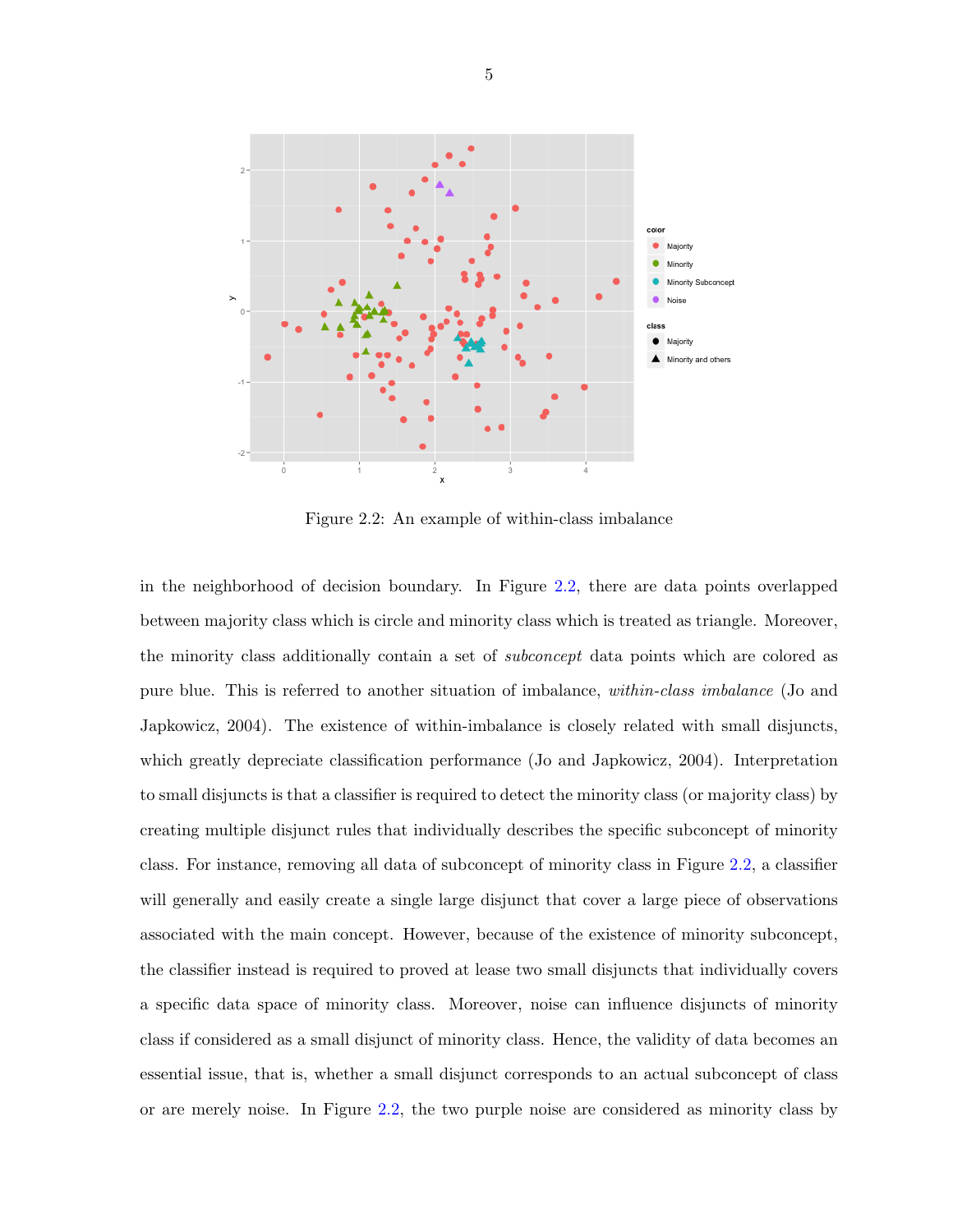miss classified.

Combination of imbalanced data and small sample size is the a comprehensive issue associated with imbalanced dataset. In realistic such as face recognizance, it is inevitable that the number of predictors are far more than number of instances, i.e.,  $p \gg n$ . Thus, the first issue related is, since the number of samples is pretty limited, all of issues associated with absolute imbalance and within-imbalance is applicable. Second, it is harder for classifier to find a inductive role to cover the minority class. Furthermore, the classifier goes to overfiting if generates specific rule because of limited samples of minority class in specific data space.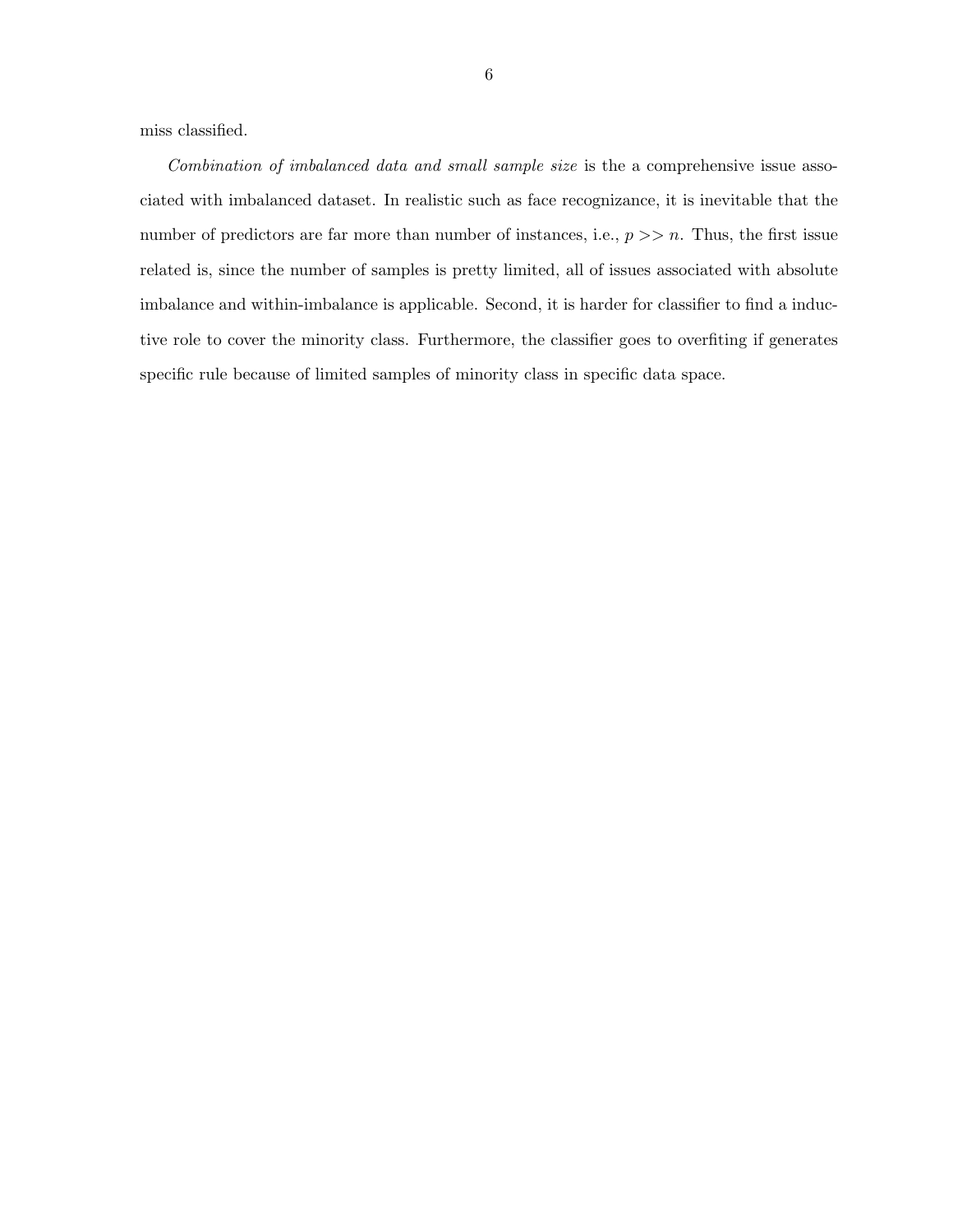#### 2.2 Sampling Methods for Imbalanced Datasets

<span id="page-12-0"></span>Technically speaking, sampling methods consists of modification on distribution of a imbalanced dataset. A number of studies have shown that a balanced dataset improves performance of some base classifiers compared with imbalanced dataset (e.g. Weiss and Provost (2001), Estabrooks et al. (2004)).

Oversampling with replacement modifies on distribution of data by appending observations to minority class, that is, randomly selects minority observations in its original dataset with replacement(Ling and Li, 1998). While oversampling increases the number of minority observations, undersampling removes observations from the training dataset. Concretely, randomly remove a subset of majority observations from the original training dataset. Undersampling is simple and has additional benefit such as reducing time consuming.

At first glance, those two sampling methods seems to be pretty much the same since they both consist of modification on the distribution of data and focus on class distribution of data space. However, this commonality is peripheral since individual method has its own negative effect on hindering learning. In undersampling case, it is obvious that randomly removing subset of majority class from the original data set probably results in the classifier to miss important observations of majority class. This issue is relatively easy to solve if systematically removing those majority class data instead. On another word, keep or select those important instances from majority class that determining the decision boundary between the binary class. Instance selection technique is capable to cover this issue by selecting those importance instances and this technique will be deeply discussed in the latter section of this chapter. On another hand, oversampling with replicated instances literately not very comparable with undersampling method because duplicated minority data make the decision boundary so specific that cause base classifiers easily to go overfitting, even the training accuracy is very high.

A representative synthetic sampling method is synthetic oversampling minority technique, which is so powerful technique that has been shown a great successful in varied studies of imbalance datasets(Chawla et al., 2002). SMOTE generates synthetic samples of minority class based on feature space instead of data space in randomly sampling methods. Concretely, take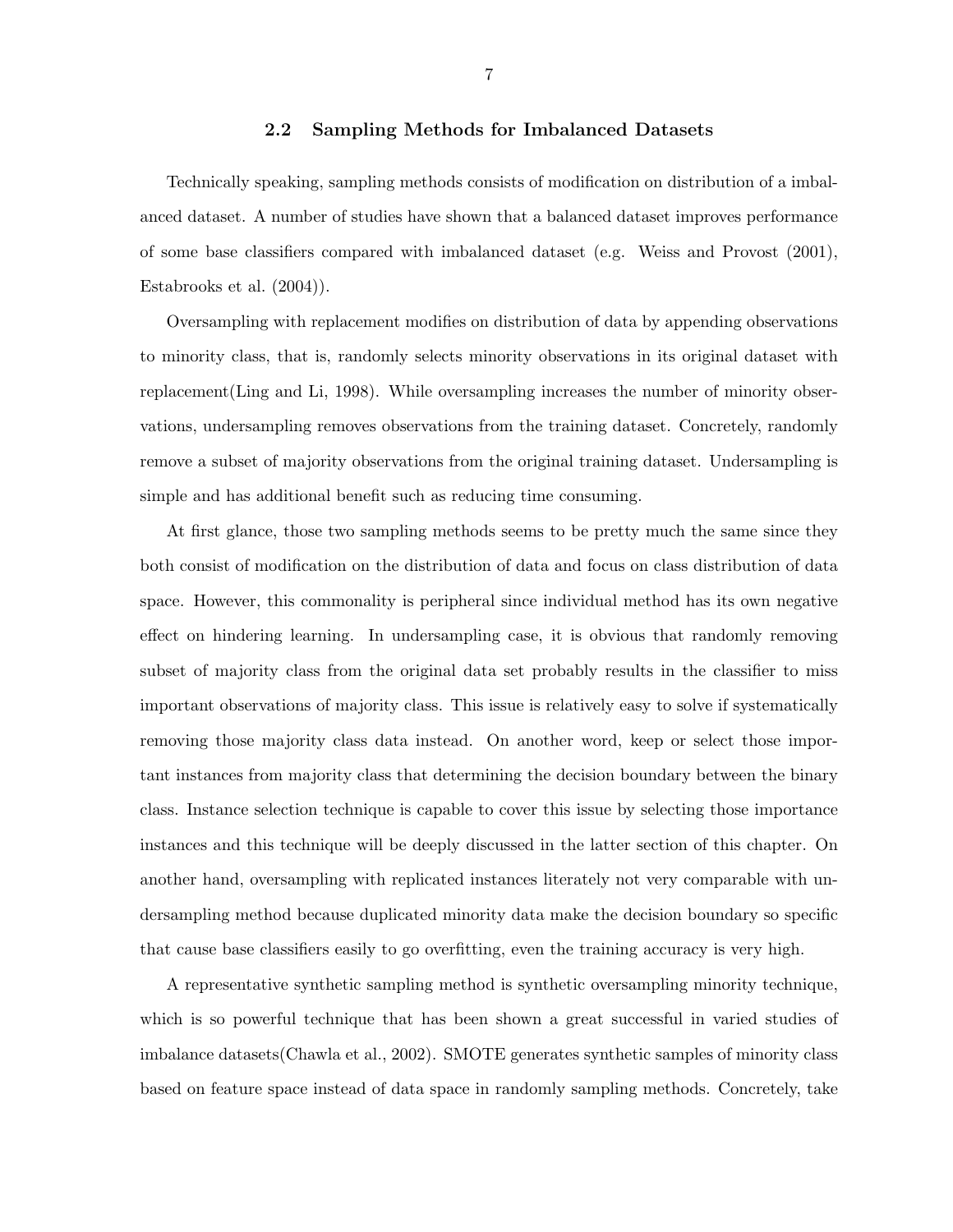each instance of minority class,  $x_i$ , in original data set and compute its K nearest neighbors, which is defined as the smallest Euclidian distance between itself and other minority data. To generate a synthetic sample of minority class, randomly pick up one of the nearest neighbors,  $\hat{x}_i$ , and calculate the p-dimensional feature difference vector  $\hat{x}_i - x_i$ , assume the there are p predictors in dataset. The new synthetic sample,  $x_new$ , is achieved by multiplying a random number $\delta$  between [0, 1], and finally adding  $x_i$ :

$$
x_{new} = x_i + (\hat{x}_i - x_i) \times \delta \tag{2.1}
$$

Therefore, the new synthetic data,  $x_{new}$ , is an instance that is along the line segment between  $x_i$  and  $x_{new}$ . This procedure has a potential benefit that does not cause necessarily validity of the class which discussed in previous section. As the created synthetic data lies in the line segment jointing  $x_i$  and randomly selected nearest neighbor  $\hat{x_i}$ , it is more likely to be the minority class instead of noise. SMOTE also has its drawbacks, such as overgeneralization since generation of synthetic samples increases the occurrence of overlapping between classes (He et al., 2008). Overgeneralization can be easily solved by instance selection since this method only selects subset and best representative instances of data set.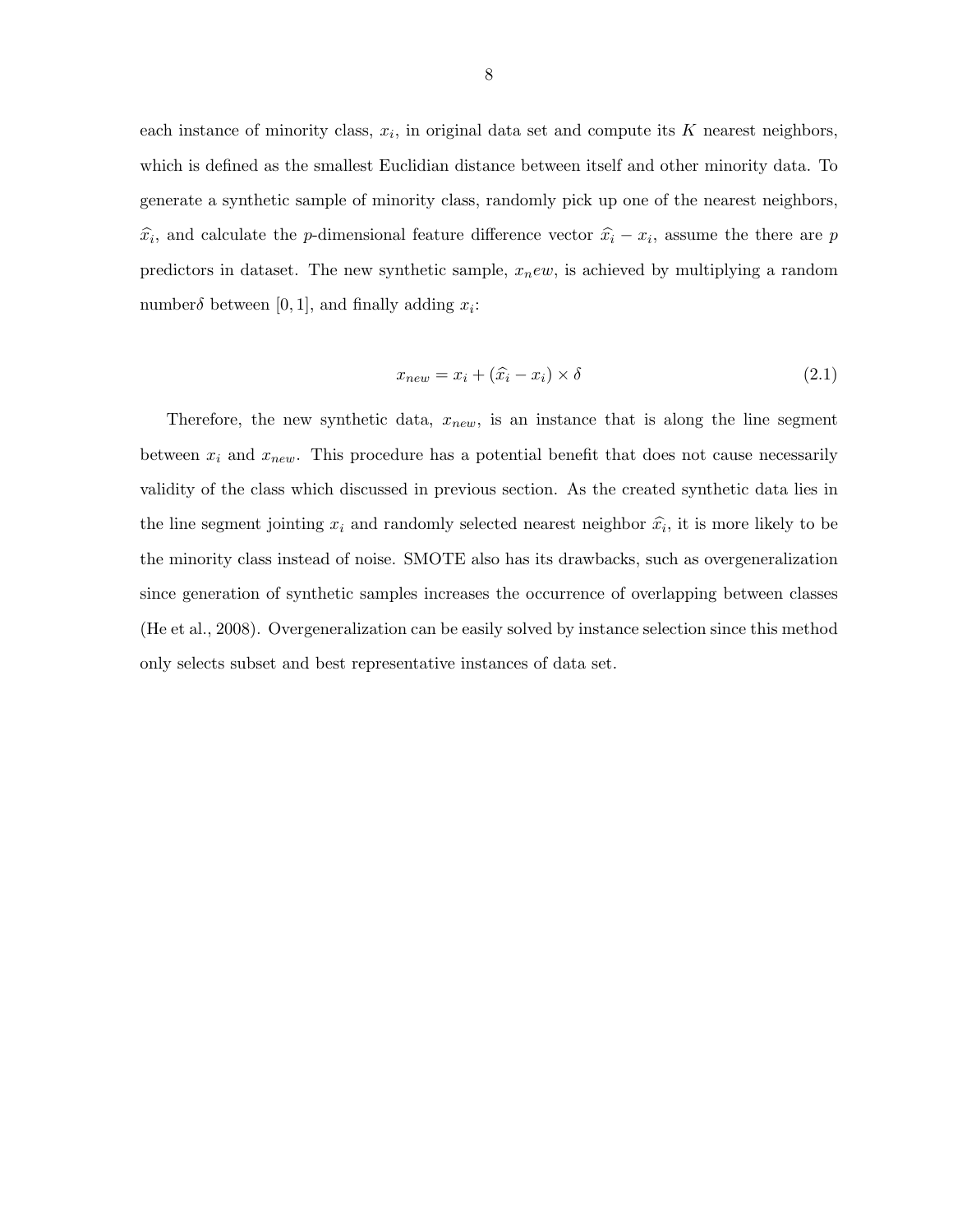#### 2.3 Instance Selection

<span id="page-14-0"></span>Classification problem is to classify the previously unseen testing dataset based on a classifier that is trained by a given training dataset  $T$ . In practice, however, a training dataset contains useless information such surplus observations that are noisy or redundant. Hence, a process is required that discards those surplus observations from a training dataset and groups the left important observations as the final training data set S.

Typically, instance selection is to select subset of a training dataset such that the subset S removes those surplus observations, in the mean while maintains the accuracy as the whole training dataset. Instance selection methods basically start with either empty space (incremental method) or whole space (decremented method) with entire data point from T. The difference between those two is incremental method adds instances to  $T$  during the selection process, whereas decremented method removes instances from S along selection.

Instance selection are similar to feature selection in term of strategies. We are able to divide instance selection methods into two main categorical, wrapper and filter (Olvera-López et al., 2010b). Wrapper methods select those subset instances based on the performance of a predefined classifier, that is, those instances are discarded from  $T$  if they do not contribute appropriate information for that classifier. Filter methods instead rank the instances in T based on a non-classifier based function, then select the target subset from the ranking. Comparing with wrapper methods, filter are faster, in the mean while deliver competitive accuracy and retention, especially for processing medium or large data sets. However, wrapper methods have broader utility than filter methods because of their classifier-based customizability.

#### 2.3.1 Wrapper Methods

K nearest neighborhood (Cover and Hart, 1967) has been broadly used for various wrapper methods. The earliest wrapper method is known as *Condensed Nearest Neighbor (CNN)*. It initially randomly selects a single instance belonging to each class in  $T$  and trains a classifier using those two instances. After initialization,  $S$  combines those misclassified instances by the classifier. As the number of instances are increasing, this kind of methods are known as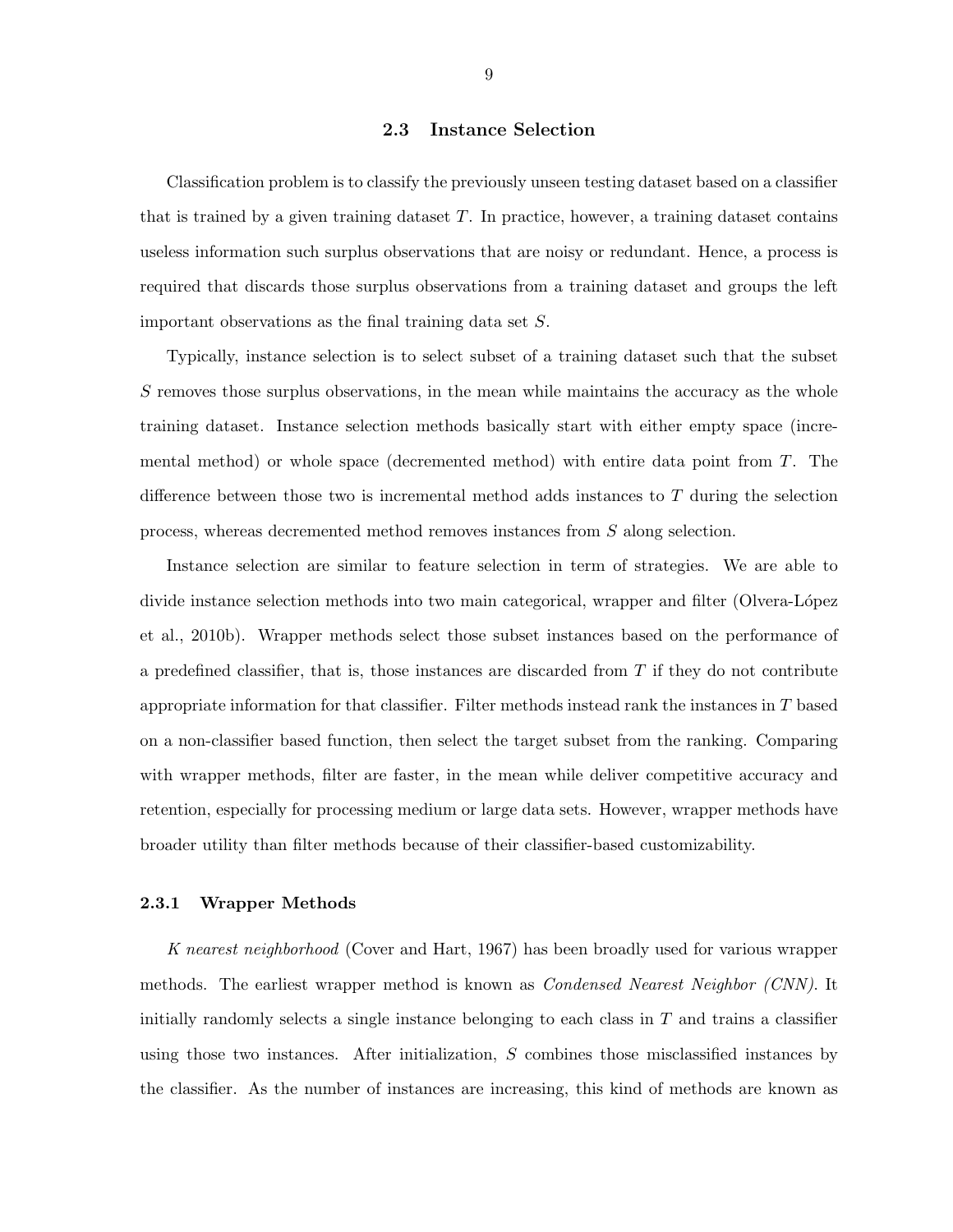incremental method. The Generalized Condensed Nearest Enighbor rule (GCNN) (Chou et al., 2006) is an extension of CNN is. Basically speaking,  $GCNN$  and CNN are functionally equal. However, GCNN introduces a concept of *absorption* and selects the target subset of instances S based absorption and a predefined threshold. In selection process, the instance  $p \in T$  would not be included in S if it is absorbed (or represented) by S, while its absorption criteria is computed according to its nearest neighbor and nearest enemy (an instance from different class). Specifically speaking, if  $|p - x| - |p - y| > \delta$ , then the instance p would be absorbed, where  $xy \in S$  are the nearest neighbor and enemy.

Another series of wrapper methods involved K nearest neighborhood are a set of methods proposed by Wilson and Martinez (2000). DROP 1-5 (Decremental Reduction Optimization *Procedure*)are *decremental methods* that introduce a concept of *associate*. For each instance  $p$ , define its associates as a set of instances such that  $p$  belongs to their K nearest neighborhood. Specifically, DROP1 starts with  $S = T$  and removes any instance p from S if associates of p can be correctly classified without  $p$ . Hence, noisy instances are more likely to be discarded since their associates are commonly classified correctly. On the other hand, if associates of a noisy instance have been removed before its removing, the noisy instance will retain in S. In order to conquer this issue, DROP2 extends the broaden the associates of  $p$  to whole  $S$ , that is the instance  $p$  will be removed if all instances in  $S$  are correctly classified. DROP3 and DROP4 similarly removes noisy instances firstly. If a instance is misclassified by its K nearest neighborhood, this instance is considered as a noise and removed. After that, apply DROP2. DROP5 is based on DROP2 but it removes nearest enemies so as to have smoother decision boundaries.

In 2002, tabu search (Glover, 1986) was applied by Zhang and Sun for selecting the optimal or close-optimal instances (solution). Tabu search starts with an initial set of instances ( an initial feasible solution)  $S_i \in T$ . In selection process, the nearest neighbor subset  $S_j$  of  $S_i$  that is subset differs from  $S_i$  just one instance, is evaluated by a classifier trained from  $S_i$ .  $S_j$  will replace  $S_i$  if it has better accuracy or performance for the classifier, otherwise, declared tabu. After all iterations, the optimal solution is subset S. One characteristic of tabu search is that in selection process any classifier can be used for selecting S.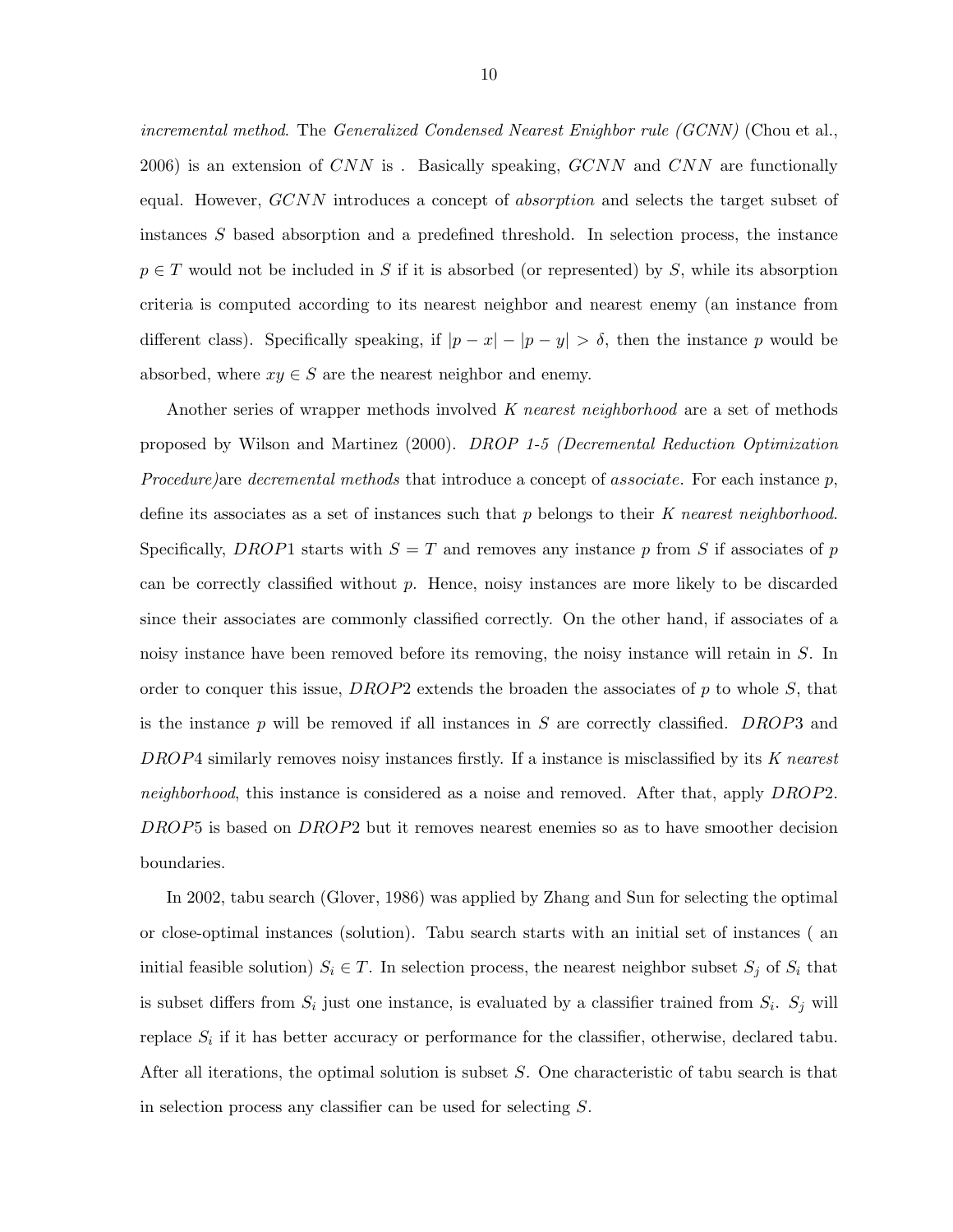<span id="page-16-0"></span>Evolutionary algorithm (Kuncheva 1995, and 1997,Bezdek and Kuncheva 2001, and Cano et al. 2003) has the same characteristic as tabu search. The evolutionary algorithm generates the the initial population of individuals (an initial set of instances). Initials are evaluated by the fitness function (a classifier). Select the best chromosomes that maximize the fitness function (in instance selection context, improve the performance of classifier) and undergo mutation, selection, and recombination. Typically, a chromosome is represented as a binary *n*-dimensional variable,  $C = [0, 1, ..., 1]^T$ .  $C_i$  means the *i*the element in training data set T, and is selected into the subset if  $C_i = 1$ . According to the requirement of user, the algorithm is repeated several iterations (generations) and the last generation is selected.

#### 2.3.2 Filter Methods

Unlike wrapper methods, filter methods determine an instance is whether discarded from the training data set T based on the performance of predefined classifier.

In training dataset, any instance can be considered as either interior instances or a border instance (or support instance). We assume that it is binary classification scenario, an instance  $p_i \in t$  is belonging to a border instance if  $p_i \in C_0$  is one of the *Knearestneighbors* of an instance from class  $C_1$ . On another word, a border instance is an instance in the decision boundary neighborhood. Besides border instances, the left instances are interior instances. Hence, a number of filter methods have been proposed based on selection of border instances.

Raicharoen and Lursinsap (2005) proposed the POC-NN (Pair Opposite Class-Nearest Neighbor) method that discards interior instances and selects border instances. In selection process, POC-NN computes the mean of instances in each class, say  $m_1$  and  $m_2$ . In order to select a border instance, computes the distances of each individual instance  $p_i \in C_0$  between itself and the mean  $m_2$  of another class. The instance  $p_b$  with the shortest distance is selected as it is the nearest neighbor to  $m_2$ . The border instances are also selected from class  $C_2$  based on the same selection process.

Another filter method *Object Selection by Clustering (OSC)* was proposed by Olvera-López et al. 2010a, which is not based on K nearest neighborhood, instead, utilizes Clustering instance selection (Lumini and Nanni, 2006). OSC initially divides  $T$  into  $K$  subsets by clustering.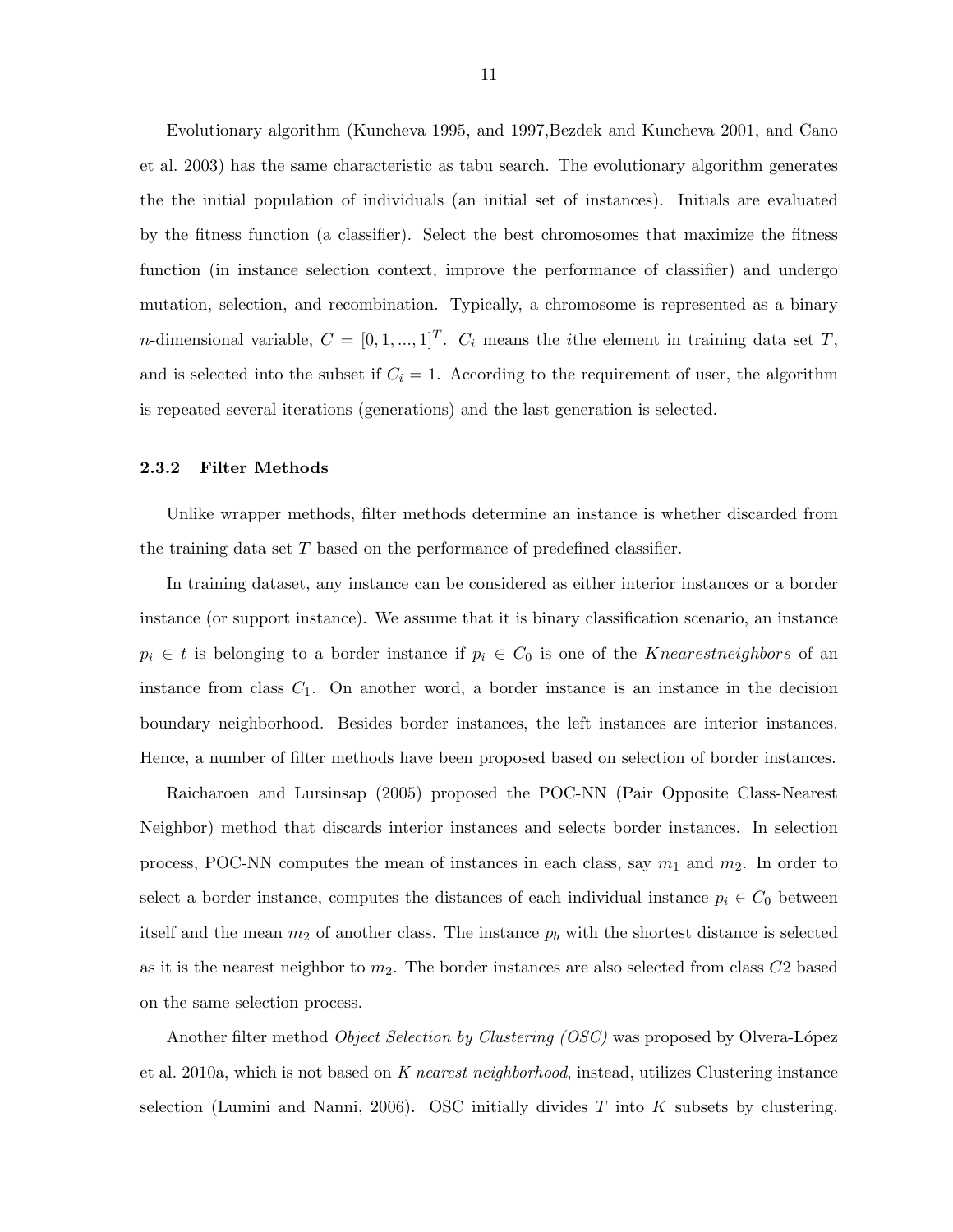Those subsets always have two categories, homogeneous and non-homogeneous. Several interior instances in homogeneous subsets will retain in  $S$  if it is the nearest neighbor of the mean point of that subset. In non-homogeneous subsets, those important border instances,  $p$ , will be combined into  $S$  if  $p$  is the nearest neighbor of an enemy instance which belongs to a different class.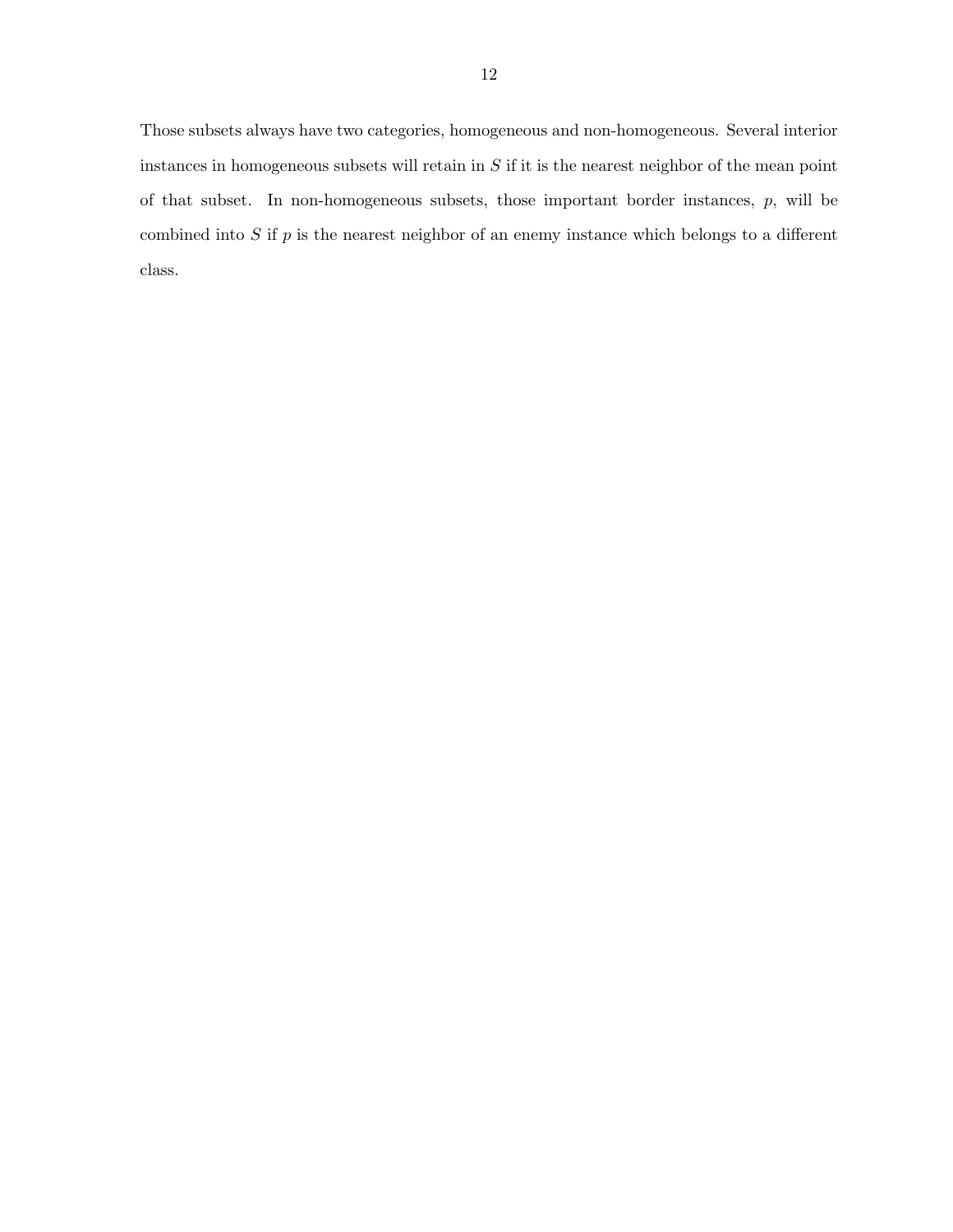## <span id="page-18-0"></span>CHAPTER 3. METHODS AND PROCEDURES

#### 3.1 SMOTE - Synthetic Minority Oversampling Technique

The use of sampling methods in applications of imbalanced datasets is composed of the modifications of amounts of classes data in order to provide a balanced class distribution. Chawla et al. (2002) proposed a powerful over-sampling approach called SMOTE, which stands for Synthetic Minority Oversampling Technique. This approach has been widely cited and obtain great successful when dealing with the applications of imbalanced datasets.

Before Chawla et al. give birth to SMOTE, several researchers proposed various sampling approaches to conquer the problems of imbalanced datasets . Kubat et al. (1997) created their own training datasets by selectively under-sampling the number of data points of majority class while keeping the original population of the minority class. Under-sampling the majority class enables better classifiers to be built. Another approach that is really relevant to Chawla et al.'s work is from Ling and Li (1998). However, over-sampling the minority class with replacement did not give them better classifiers than the under-sampling approach. Moreover, a combination of previous two sampling approaches did not lead to classifiers that outperform those built utilizing only under-sampling. Hence,Over-sampling the minority class doesn't significantly improve the recognition of minority class in terms of decision regions in feature space. Essentially speaking, as the amount of minority class is increased by over-sampling with replacement, the effect for classifiers is to identify similar and even more specific regions in the feature space, even though the data space of imbalanced datasets has been modified.

SMOTE uses completely different method to over-sample the minority class, which operates on the feature space rather than data space. Basically, SMOTE was designed to deal with continuous (or discrete) variables. Given an imbalanced dataset, the minority class is over-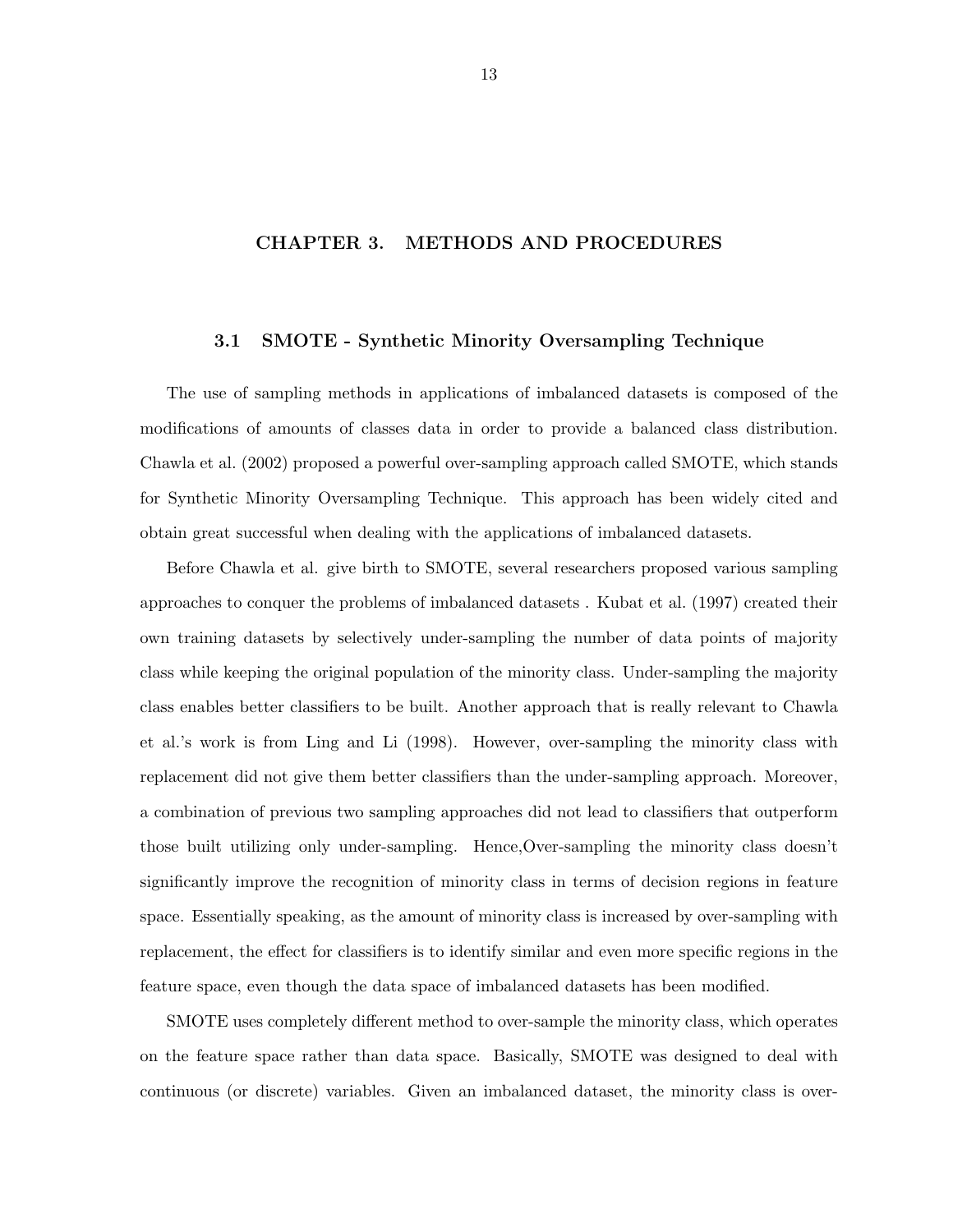sampled by taking each minority class instance and creating amount of synthetic samples along with the K minority class nearest neighbors. The parameter  $N$  which is amount of synthetic samples generated per original minority instance, and the parameter  $K$  related to nearest neighbors need to be predefined. Typically, people uses  $N = 200\%$  amount of oversampled samples and five nearest neighbors. For example,  $N/100$  neighbors from the five nearest neighbors are chosen, and one synthetic sample is generated in the direction of each. Specifically, the procedure of generating synthetic samples consists of the following steps:  $S_{min}$ is a set of minority class from  $\subseteq S$ , for each instance  $x_i \in S_{min}$ , find its K nearest neighbors by using Euclidean distance. To create a synthetic sample, randomly select one of the K-nearest neighbors, calculate a feature difference between  $x_i$  and its neighbor. Furthermore, multiply this feature vector difference by a random number  $\alpha \in [0,1]$ , and finally add this vector to  $x_i$ to get the synthetic sample  $x_{new}$ 

$$
x_{new} = x_i + (\hat{x}_i - x_i) \times \alpha \tag{3.1}
$$

where  $x_i \in S_{min}$  is an instance of minority class in original population,  $\hat{x_i}$  is one of the Knearest neighbors of  $x_i$ , and  $\alpha \in [0,1]$  is a real random number. Therefore, the new synthetic sample based on  $(3.1)$  is a data point along the line segment between  $x_i$  and the randomly selected K nearest neighbor  $\hat{x}_i$ . The synthetic samples causes classifiers to create larger and less specific decision regions for minority class. The algorithm [1](#page-20-0) is the pseudo code for SMOTE.

Typically, STOME is a powerful technique proposed to conquer imbalanced datasets with numerical variables originally. However, categorical (or discrete, nominal) variables arise in a variety of application of imbalanced datasets. As we randomly pick one neighbor  $x_{i_{\beta}}$  after computing K nearest neighbors for instance  $x_i$ , we could just allocate the nominal feature value of that neighbor  $x_{i_{\beta}}$  to the new synthetic sample. This is the easiest way to deal with categorical variables. On the other hand, majority vote is another simple and straight strategy for categorical variables, but implement more diversity into the algorithm. Hence, in the processing of creating new synthetic samples, take majority vote between feature vector under consideration and K nearest neighbors for the categorical feature values. In the case of a tie, random choose. Based on this strategy, a variant of SMOTE (Chawla et al., 2003) are proposed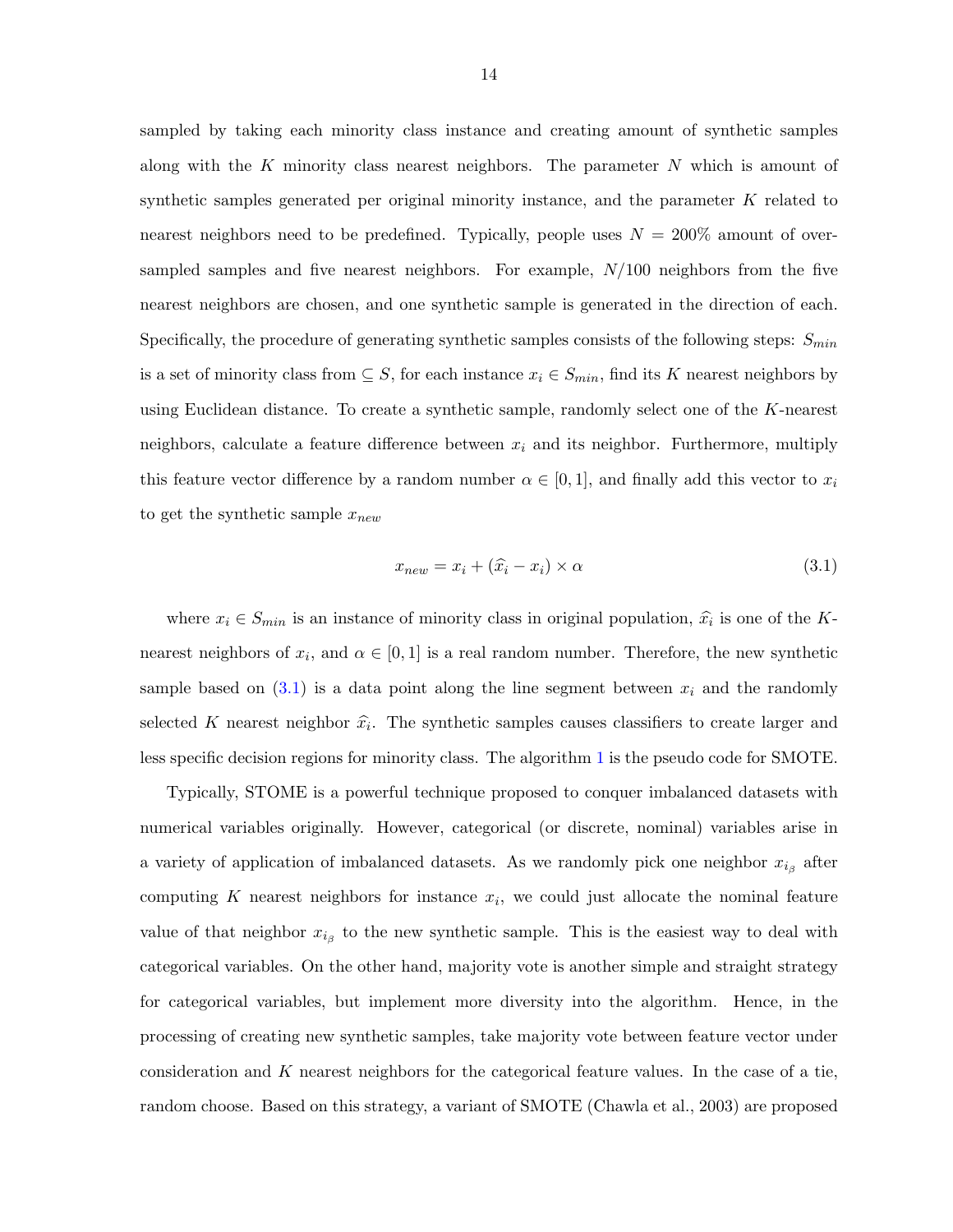<span id="page-20-0"></span>Algorithm 1: SMOTE

**Input:** T:Training set;  $N: N\%$  amount of synthetic samples; k: Number of nearest neighbors. Output: S: Set of synthetic samples 1 begin 2 |  $X \longleftarrow$  MinorityInstances(T);  $\mathbf{3}$  |  $n \leftarrow \text{NumberOfInstances}(X);$ 4  $p \leftarrow \text{NumberOfVariables}(X);$  $\mathbf{5}$  |  $S \longleftarrow \emptyset;$ 6 if  $N < 100$  then  $7 \mid \quad \mid \quad n \longleftarrow (N/100) \times n ;$  /\* N% will be SMOTEd \*/ 8 |  $X \leftarrow$  RandomSample(*X, p*);  $\mathbf{9}$  |  $N \leftarrow 100;$ 10 end 11 |  $N \longleftarrow N/100;$ 12 for  $i \leftarrow 1$  to n do 13  $\begin{array}{|l|l|}\n\hline\n13 & \hat{X}_i \longleftarrow KNN(i, X); \\
\hline\n14 & \text{while } N \neq 0 \text{ do}\n\end{array}$  /\* Compute k nearest neighbor for  $i * /$ while  $N \neq 0$  do 15 | |  $\beta \leftarrow$  RandomeNumber(1, k); /\* chose one neighbor of i \*/ 16  $\vert \vert$  for  $j \leftarrow 1$  to p do 17 | |  $\alpha \leftarrow \text{RandomeNumber}(0, 1);$ 18  $\Big|\Big|\Big|$   $S_{ij} \longleftarrow X_{ij} + (\widehat{X_{i_{\beta}j}} - X_{ij}) \times \alpha;$  $19$  end  $20$  | |  $N \leftarrow N-1;$  $21$  end 22 end  $23$  return S 24 end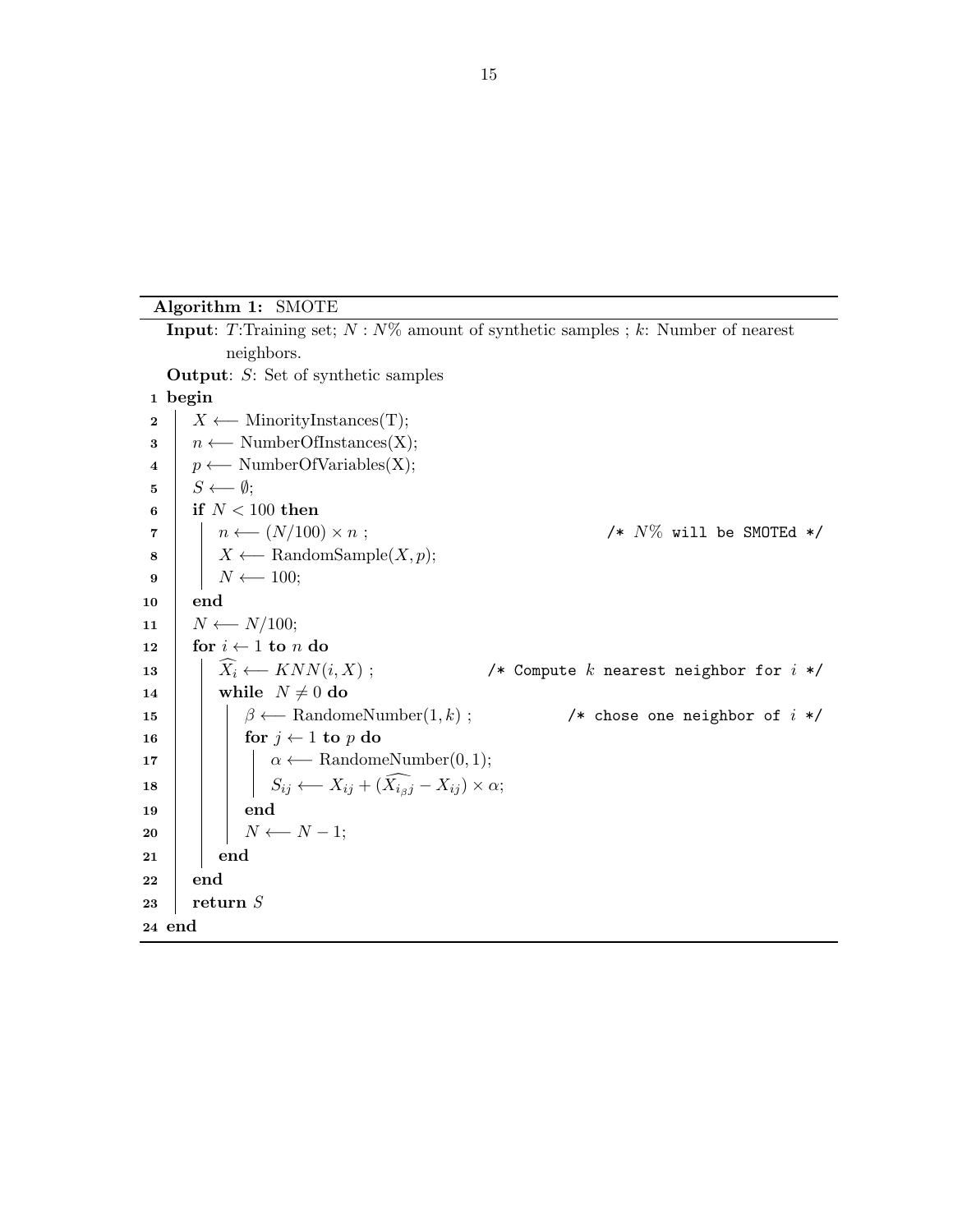<span id="page-21-0"></span>and its pseudo code is Algorithm 2 below.

Algorithm 2: SMOTE with Categorical Variables

```
Input: T:Training set; N: N\% amount of synthetic samples ; k: Number of nearest
              neighbors.
    Output: S: Set of synthetic samples
 1 begin
 2 \mid X \longleftarrow MinorityInstances(T);
 3 | n \leftarrow NumberOfInstances(X);
 4 p \leftarrow \text{NumberOfVariables}(X);\mathbf{5} | S \longleftarrow \emptyset;6 if N < 100 then
 \tau | n \leftarrow (N/100) \times n;
 8 | X \leftarrow RandomSample(X, m);
 9 | | N \leftarrow 100;10 end
11 | N \leftarrow N/100;12 for i \leftarrow 1 to n do
13 \left|\right| \widehat{X}_i \longleftarrow KNN(i, X) while N \neq 0 do
14 | \beta \leftarrow \text{RandomeNumber}(1, k);15 \vert \vert for j \leftarrow 1 to p do
16 if variable j is categarical variable then
17 \begin{array}{|c|c|c|c|}\hline \rule{0pt}{1ex} & & \end{array} \begin{array}{|c|c|c|}\hline \rule{0pt}{1ex} & & \end{array} S_{ij} \longleftarrow \textit{MajorityVote}(\widehat{X_{ij}}) ; /* compute categorical variable */
18 | | | else
19 | | \alpha \leftarrow \text{RandomeNumber}(0, 1);20 \begin{array}{|c|c|c|c|}\n\hline\n\end{array} S_{ij} \longleftarrow X_{ij} + (\widehat{X_{i \beta j}} - X_{ij}) \times \alpha;21 | | | end
22 end
23 \vert \vert N \leftarrow N-1;24 end
25 end
26 return S
27 end
```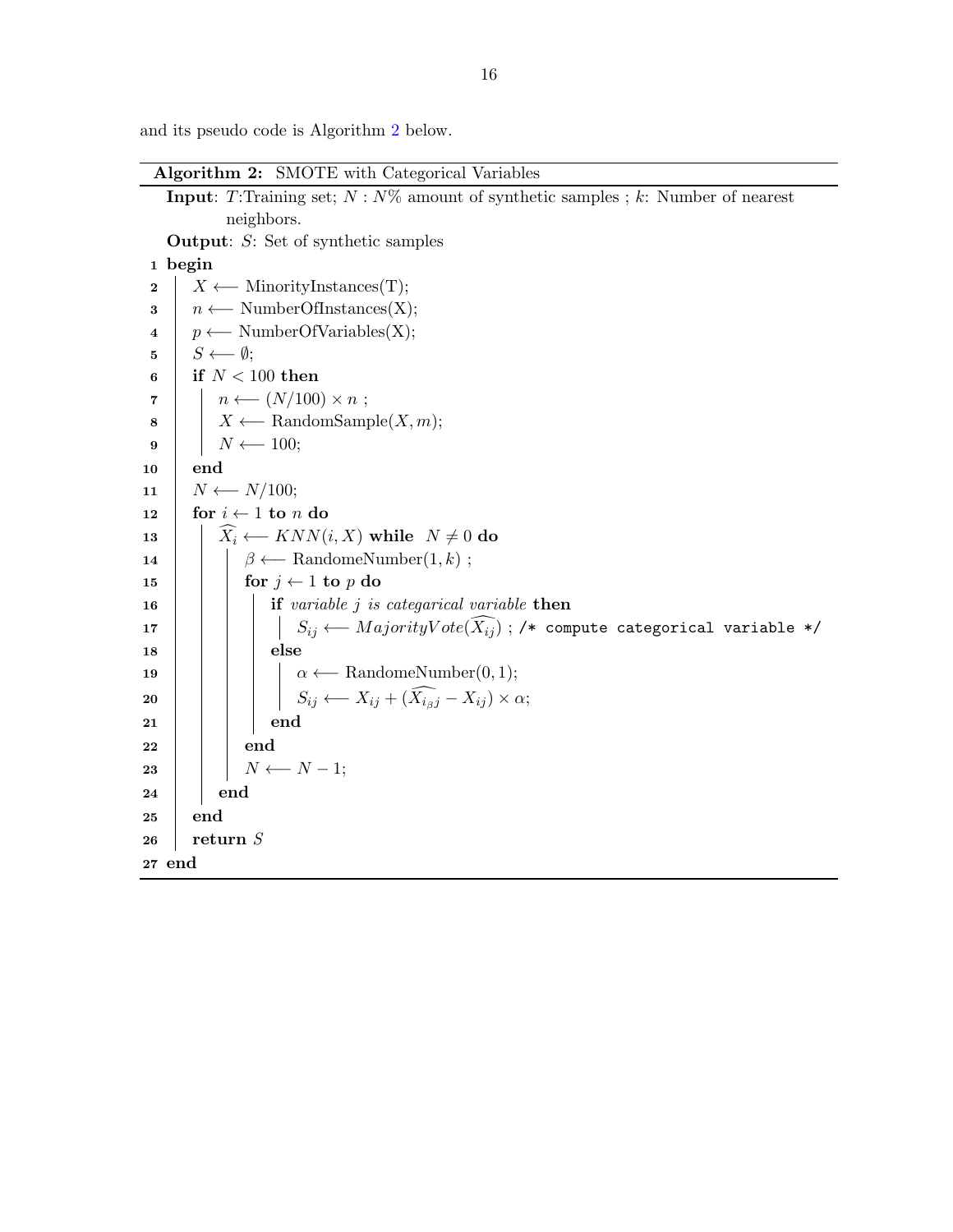#### 3.2 Instance Selection

<span id="page-22-0"></span>Given a training dataset, instance selection algorithm proposed allows classifiers to achieve the same performance by only using the subset of the training dataset. The algorithm starts with several candidate subsets including instances from the original training dataset. The first candidate subset combines other desired candidate subsets by each iteration until combining that candidate subset cannot further improve the performance of classifiers.

To construct final training dataset, each instance from original detests considered for inclusion in a greedy manner. Specifically, one instance is selected into the final training dataset if including it improve predictive accuracy of the classifier. According to the manner, the instance considered earlier should be given a larger chance to belong to the final training dataset than the later ones. Hence, some of instances considered so late probably never get chance to be selected, and the order really matters. In order to conquer this situation, we create one candidate subset for each instance initially. Totally, we have  $n$  candidate subsets and every instance is included in their own index candidate subset. Then we random sample instances for each candidate subset until the size of each candidate subset meets the specified parameter g. By doing that, each instance is selected in at least one candidate subset.

Processing imbalanced datasets with instance selection, we have another concern, that is, regular accuracy usually highly score a classifier which focuses on majority class and underestimates, sometimes even ignores minority class. Instead, we implemented Class Balance Accuracy to evaluate the performance of classifier from candidate subset in each iteration. It is simple to calculate, minority-sensitive, and reflect the performance of a classifier with a single number. After a classifier performs, we can generate confusion matrix  $C$  based on the prediction result, where each column of the matrix represents the instances in a predicated class, while each represents the instances in an actual class. A typical confusion matrix as seen in Table [3.1](#page-23-0) is a table with two rows and two columns that reports the number of false positives (FP) , false negatives (FN), true positives (TP), and true negatives (TN).

Here, the positive class represents minority class, while the negative class represents major-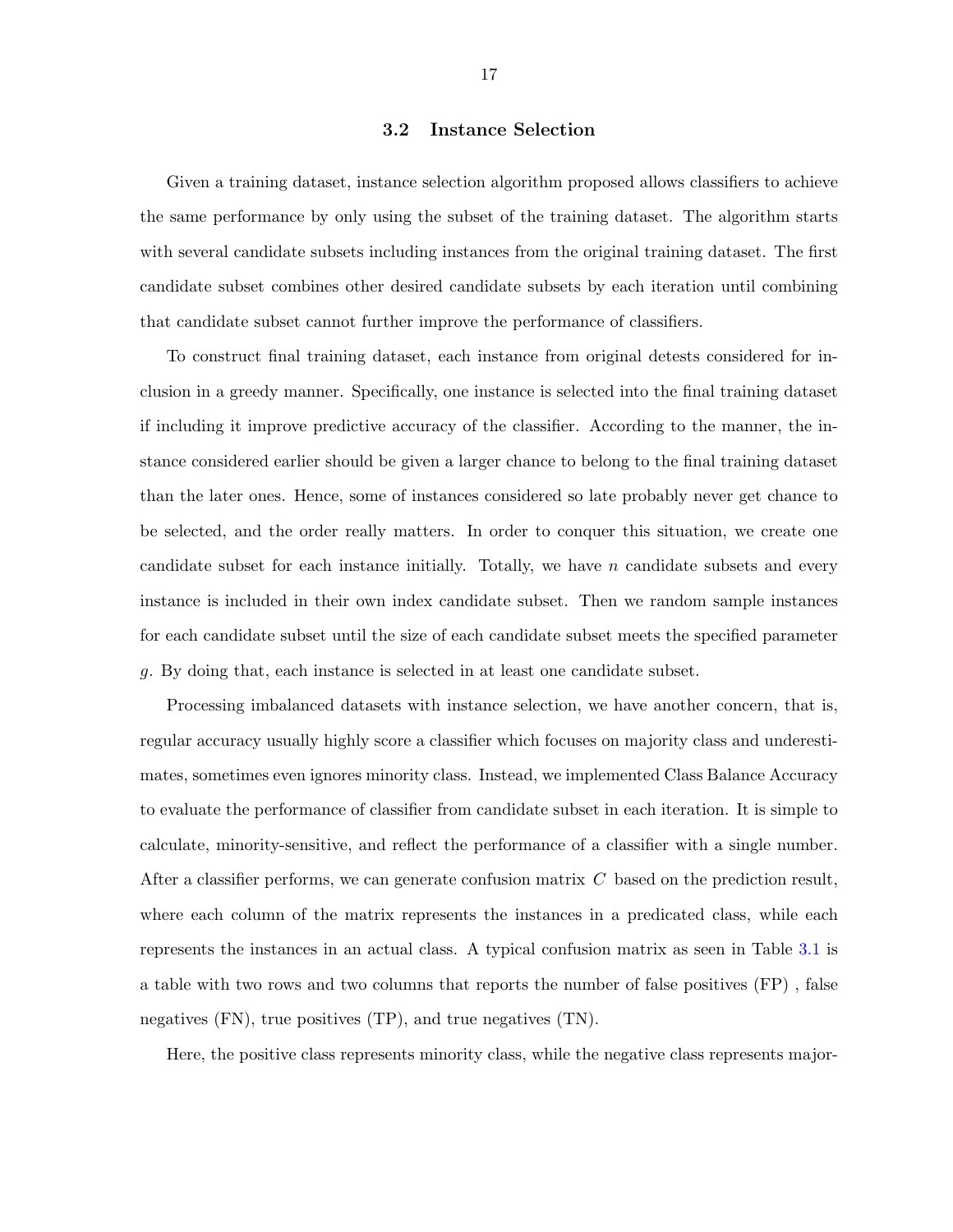<span id="page-23-0"></span>

|                        |                       | <b>Predicted Positive   Predicted Negative</b> |
|------------------------|-----------------------|------------------------------------------------|
| <b>Actual Positive</b> | True Positive         | False Negative                                 |
| <b>Actual Negative</b> | <b>False Positive</b> | True Negative                                  |

Table 3.1: Confusion Matrix

ity class. The Class Balance Accuracy is defined as

$$
CBA = \frac{\sum_{i=1}^{k} \frac{C_{ii}}{max(C_{i.}, C_{.i})}}{k} \tag{3.2}
$$

where  $C_{i.} = \sum_{j=1}^{k} C_{ij}$  and  $C_{.i} = \sum_{i=1}^{k} C_{ji}$ .

Thus, the instance selection we implemented is algorithm [3](#page-24-0) whose pseudo code is proposed below. Note that after fitting the imbalanced dataset with the predefined classifier  $f$ , make prediction and further calculate the accuracy based on the same training dataset for the classifier. It could use a test dataset that would be separated before, but using training dataset works fine because the limited number of minority instances, and the test accuracy would barely increase in each iteration.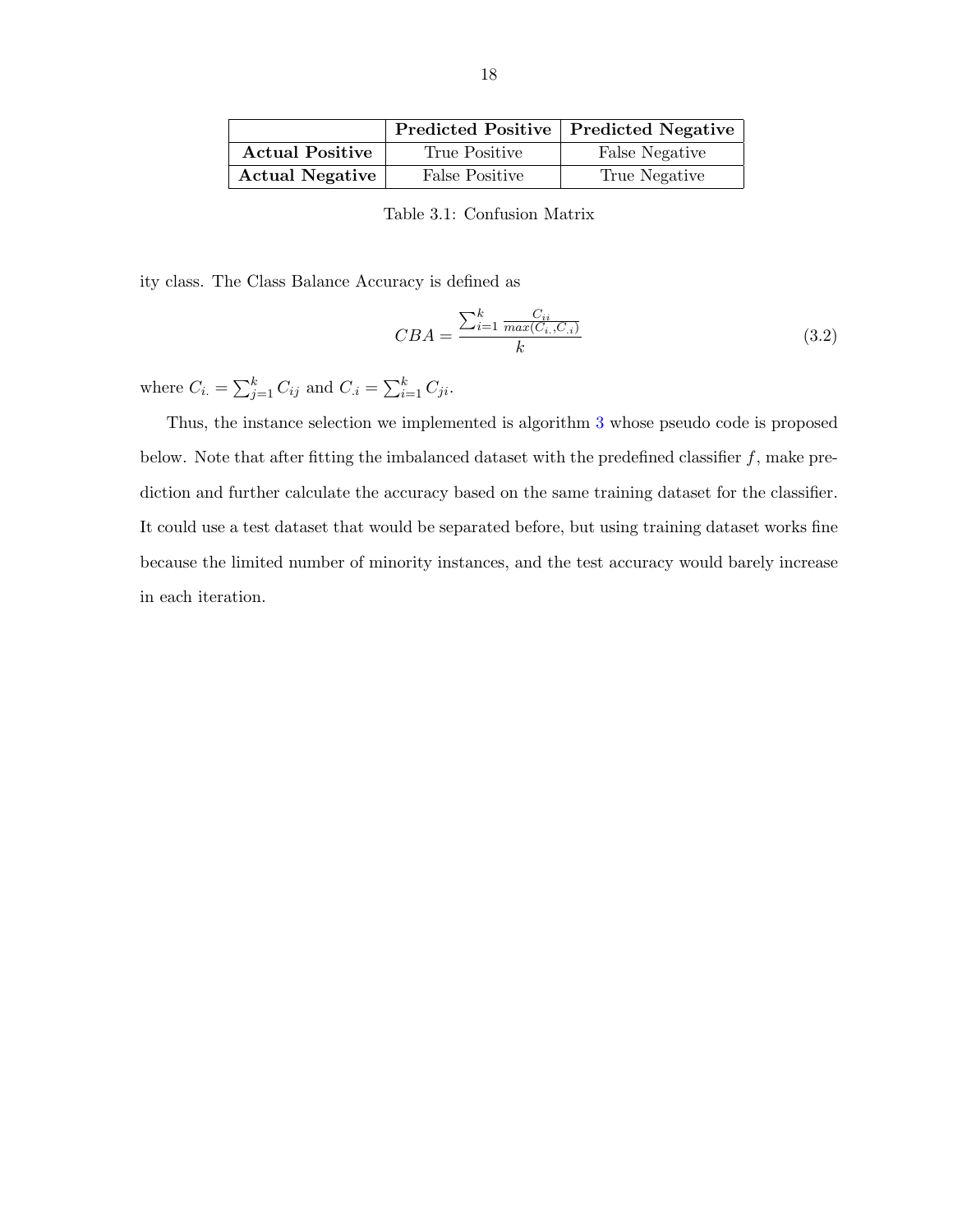```
Algorithm 3: Instance Selection
    Input: T:Training set; f: A classifier; g: Size of candidate subset.
    Output: S: Set of selected samples
 1 begin
 2 | n \leftarrow NumberOfInstances(T);
 3 \hat{S} \longleftarrow CreateCandidateSubsets(n, g); /* n candidate subsets of g size */<br>4 \hat{S} \longleftarrow InitialInstances(T); /* initially assigne instances */
 4 \overrightarrow{S} ← InitialInstances(T); /* initially assigne instances */<br>5 for i \leftarrow 1 to n do
        for i \leftarrow 1 to n do
 6 \begin{array}{|l|}\n\hline\n\end{array} \begin{array}{c|l}\n\hline\nS_i \longleftarrow \text{RandomSample}(T, g - 1); \n\end{array}end
 \mathbf{s} | S \longleftarrow \emptyset;9 currentAccuracy \leftarrow 0;10 for i \leftarrow 1 to n do
11 \left| \quad \right| fit ← FitModel(S_i, f);
12 | predicted ← MakePredict(S_i, fit);
13 \alpha accuracy ← ClassBalanceAccuracy(S<sub>i</sub>, predicted);
14 if accuracy > currentAccuracy then
\begin{array}{c|c|c|c} \textbf{15} & & S & \rightarrow S \cup S_i; \end{array}16 \vert currentAccuracy ← accuracy;
17 end
18 end
19 | return S20 end
```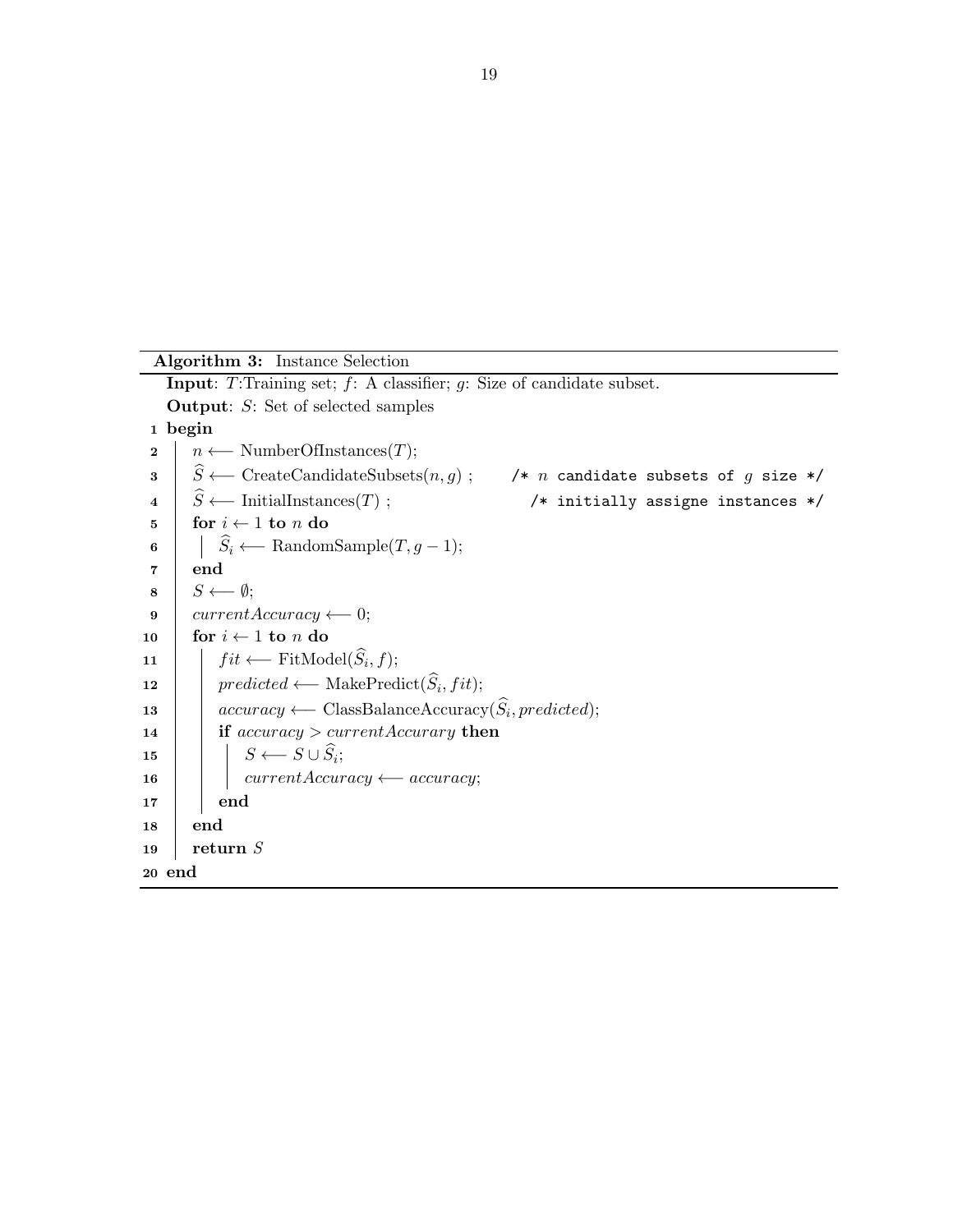#### <span id="page-25-0"></span>3.3 Hybrid Classification Approach of SMOTE and Instance Selection

The proposed hybrid classification approach is inspired by SMOTE and Instance Selection, and constitute of two stages. On the first stage, extract the minority instances from the original dataset and take advantage of SMOTE method to increase the number of minority instances in order to break the decision boundary of the majority class. On the second stage, using greedy selection selects the representative instances from the combined dataset as the final training dataset. After the prepossess, a regular classifier that fits the model by the final dataset outperforms the other classifiers which use those two methods individually, at least has the well performance as those two.

It is no doubt that SMOTE and instance selection are powerful methods to deal with the imbalanced datasets. However, they have some drawbacks when implemented in varied applications. Because of the curse of high dimensions, instance selection is not a appropriate method for non-parameter classifiers if the number of predictors is large. Mechanism behind instance selection is to select the representative instances that are near the decision boundary between the two classes. Those are the key points to really separate the two classes, called support points in support vector machines. Nevertheless, as the number of predictor increase, the number of support points grows up, that means the points that near the decision boundary are probably not near it anymore, and the set of selected instances is supposed to include increasing number of instances in order to conquer the high dimensional scenarios. On the other hand, as the number of minority instances is limited, and instance selection usually selects less than ten percent instances from the original dataset, it is so hard to say the selected instances are enough for a classifier to fit a appropriate model in order to detect the minority class.

SMOTE (Chawla et al., 2002) initially proposed is usually working with under-sampling the majority instances to get real balanced dataset as the final training dataset. By doing that, it weaken the decision region of majority class, and allows a generic classifier to focus more attention on the minority instances. However, the penalty is to miss classified the instances of majority class and over fit the model for minority class. Even the number of instances in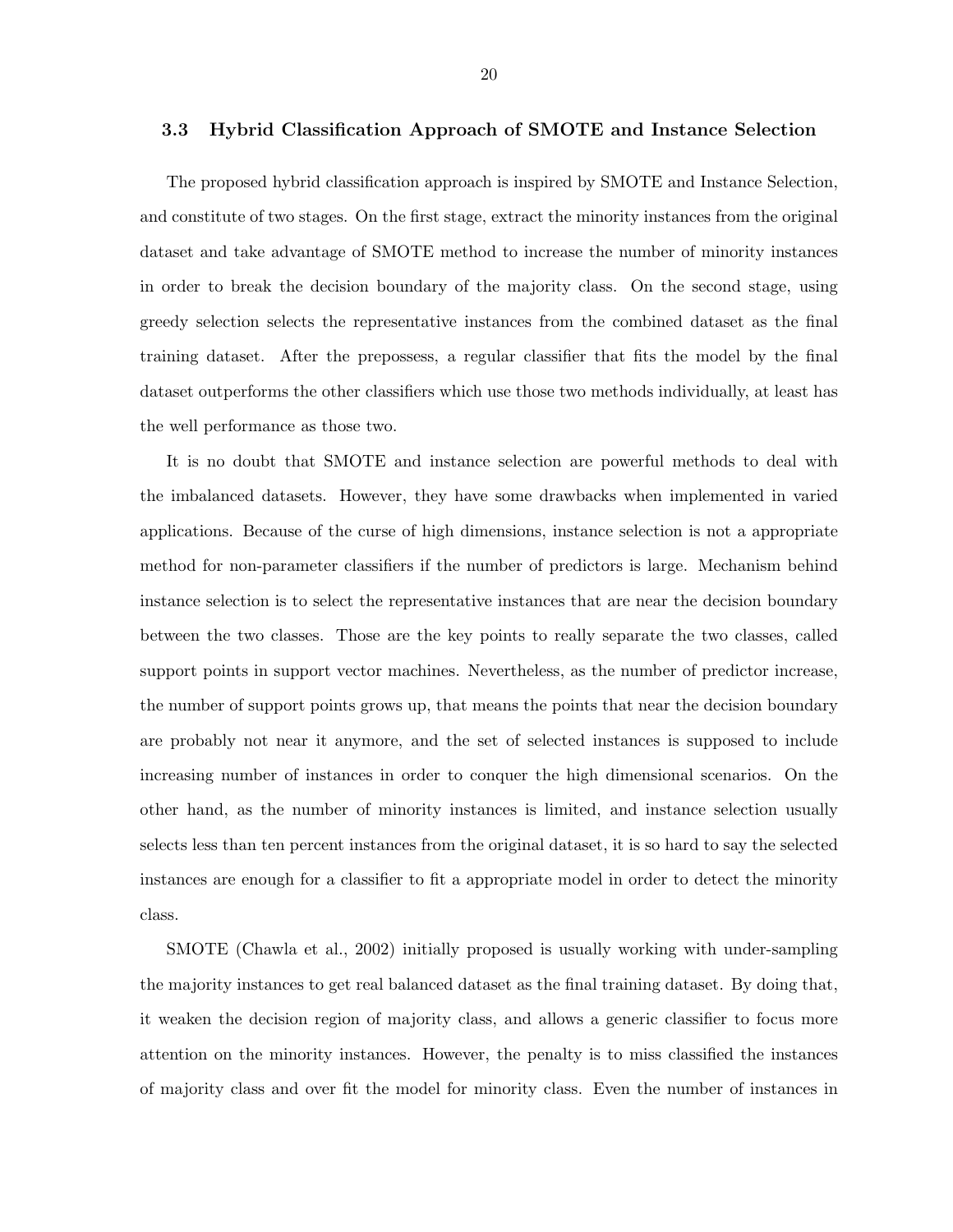training dataset is increased, the overall performance of a classifier is probably not increase as well because a majority of instances generated is duplicated.

The proposed approach is to flourish those two method and ease up their disadvantages by modifying and combining the two. Given an imbalanced dataset, it is very significant to let a classifier to be sensitive to the minority class. In order to make the characteristics and features of minority class outstanding, oversampling minority class is an appropriate idea, as cannot really grab anymore instance from the true density. However, oversampling with replacement is just to make the decision region of minority class much more specific, that not really increase the sensitiveness of a classifier. Instead, the fitted model only detects the specific decision region and even miss classifies other general decision region of minority class. Hence, SMOTE conquers this issue by randomly multiplying a parameter to the feature vector of over sampled instances in order to change the feature spaces of the dataset, rather than modifying the data space. That allows the minority class breaks their specific decision region and invades the majority class border. We implemented a variant of SMOTE approach, Algorithm [2,](#page-21-0) to out stand the minority class, because the original SMOTE is not able to deal with the categorical variables. On the other hand, we did not under-sampling the instances of majority class which is an importance step for SMOTE, because on the second stage, instance selection would perform sort of step by offering a set of optimized instances from both class. Hence, we extracted only the minority instances from the original dataset and implemented adjusted SMOTE approach to increase the number of minority instances so as to broad the decision region of minority class. For the purpose of avoiding fitted model that overfit the minority class, we kept a certain degree of unbalanced when SMOTEd the minority instances. It is OK to do so, since if keeping very balance is good for classifying those two class, implementation of instance selection latter would take care of it and make them more balance when selecting the best representative instances as final training dataset.

As discussed in previous descriptions, the number of instances of minority class is so limited that most classifiers just consider them as noise, simply classify entire dataset into majority class, and get high score of accuracy if regular accuracy is used as evaluation system. That is part of reason why an evaluation system is one of the two critical parts for implementation of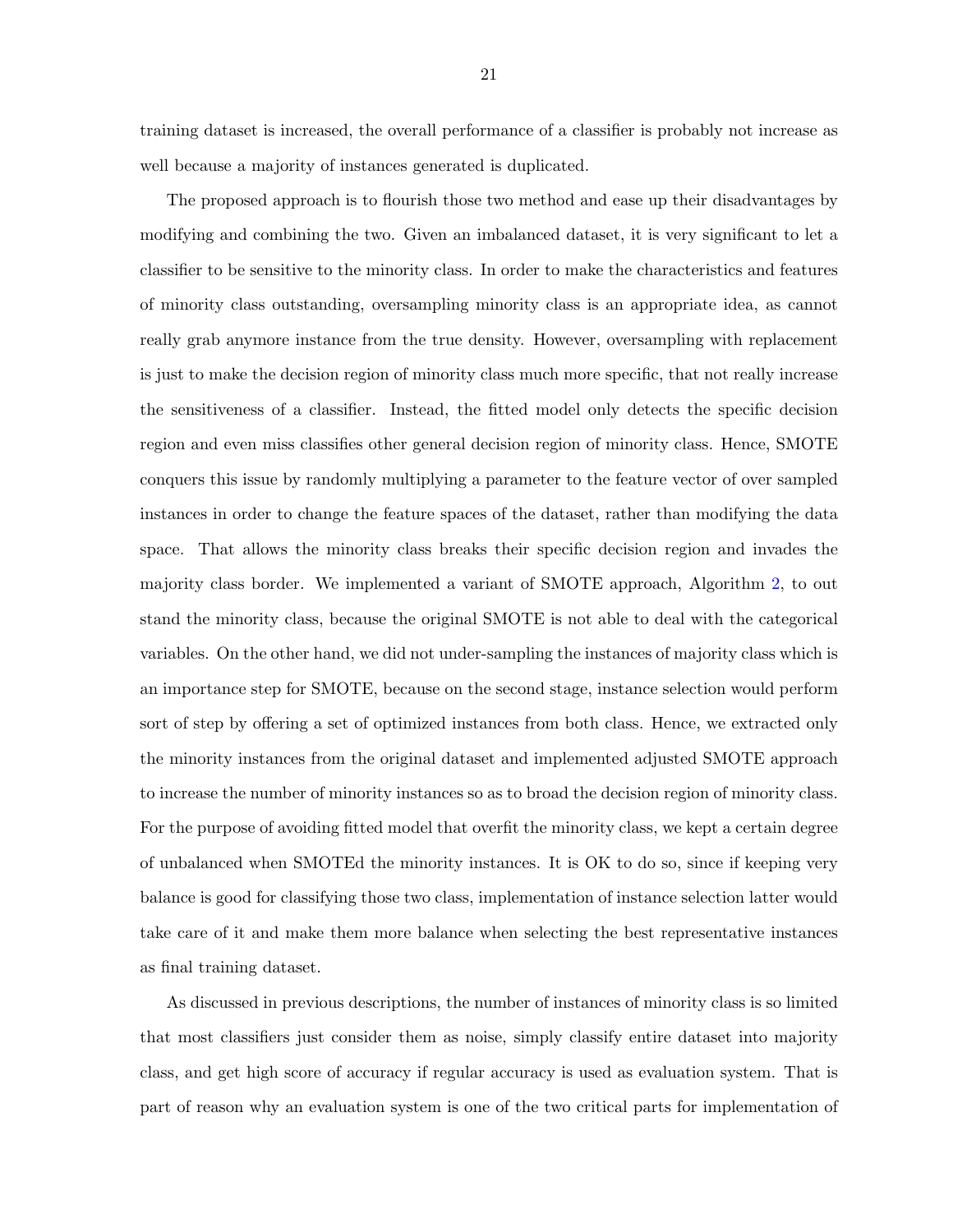instance selection. We implemented Class Balanced Accuracy as the evaluation system that is very sensitive to the minority class. To interpret the mechanism of Class Balance Accuracy, one can just consider it as regular accuracy but puts more weights on minority class. For example, given 100 points needed to be classified, 10 minority and 90 majority, a regular classifier could only score 50 percent accuracy from Class Balance Accuracy if it classifies correctly all 90 majority class and miss classifies those 10 minority class. On the other hand, another classic learner could get 65 percent accuracy if it correctly classifies 5 instances from minority class and 80 instances from majority class. Another critical part when implementing instance selection is to choose an appropriate classifier or learner. The selected classifier is depended on the specific dataset. As instance selection typically selects the instances that are best representatives of the two classes, and creation of ideal decision boundary effects the accuracy of a generic classifier, the best representative instances should come from the near neighbor of decision boundary. However, the selected instances may be far away from the near neighborhood of decision boundary in p-dimensional space when  $p$  is large, leading to a poor prediction and a poor fit. As a general rule, parametric methods will tend to outperform non-parametric approaches when there is a small number of observations per predictor. After SMOTEd stage, the size of dataset has been increased by combining those synthetic minority instances, picking a non-parametric classifier as the assess classifier offers a set of higher quality instance for a generic classifier.

The pseudo code for the proposed combination approach is offered below, Algorithm [4.](#page-28-0) Note that even though there is no a parameter for imbalanced ratio, it is controlled by adjusting the value of N. There is a boolean variable assignment in line  $5$  of the Algorithm  $4$  which decided whether under-sampling the majority class or not. In line [8,](#page-28-0) we implemented evaluation system as Class Balance Accuracy, but it could be changed by client and various evaluation system could be chosen and switched in order to get high quality instances for final training dataset.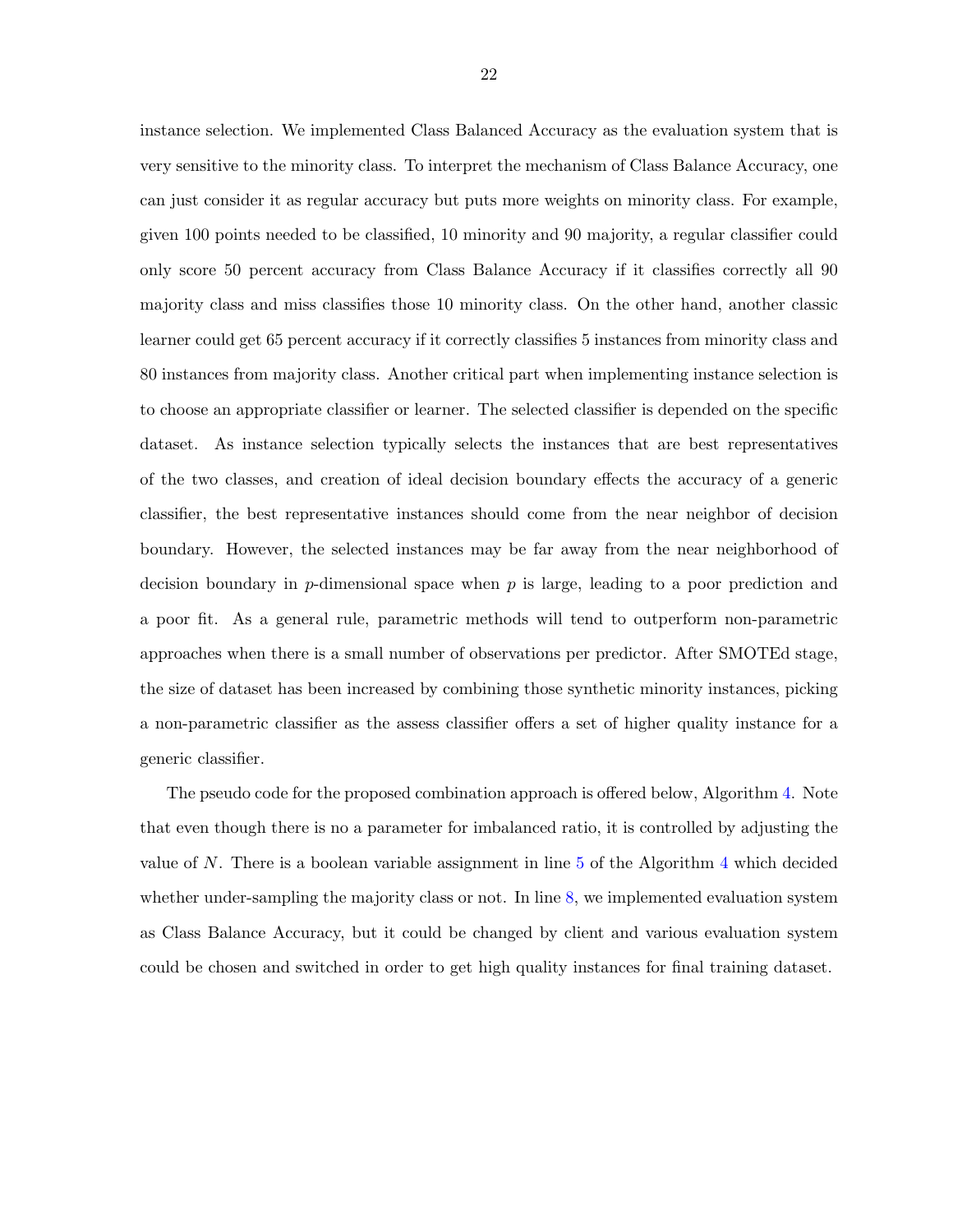<span id="page-28-0"></span>Algorithm 4: Combination Approach Based on SMOTE and Instance Selection

| <b>Input:</b> T:Training set; $f$ : A classifier; $g$ : Size of candidate subset.                    |  |
|------------------------------------------------------------------------------------------------------|--|
| $N: N\%$ amount of synthetic samples; k: Number of nearest neighbors.                                |  |
| <b>Output:</b> $S$ : Set of selected samples                                                         |  |
| 1 begin                                                                                              |  |
| $S \longleftarrow \emptyset;$<br>$\overline{2}$                                                      |  |
| $X_1 \longleftarrow$ MinorityInstances(T);<br>3                                                      |  |
| $X_2 \longleftarrow$ MajorityInstances(T);<br>$\overline{4}$                                         |  |
| $underMaj \longleftarrow$ False;<br>5                                                                |  |
| $S \longleftarrow SMOTE(X_1, N, underMaj);$<br>/* SMOTE */<br>6                                      |  |
| $S \longleftarrow S \cup X_2$ ;<br>7                                                                 |  |
| $Evaluate \longleftarrow \text{ClassBalanceAccuracy};$<br>8                                          |  |
| $S \longleftarrow$ <i>InstanceSelection</i> $(S, f, Evaluate, g)$ ;<br>/* Instance Selection */<br>9 |  |
| return $S$<br>10                                                                                     |  |
| 11 end                                                                                               |  |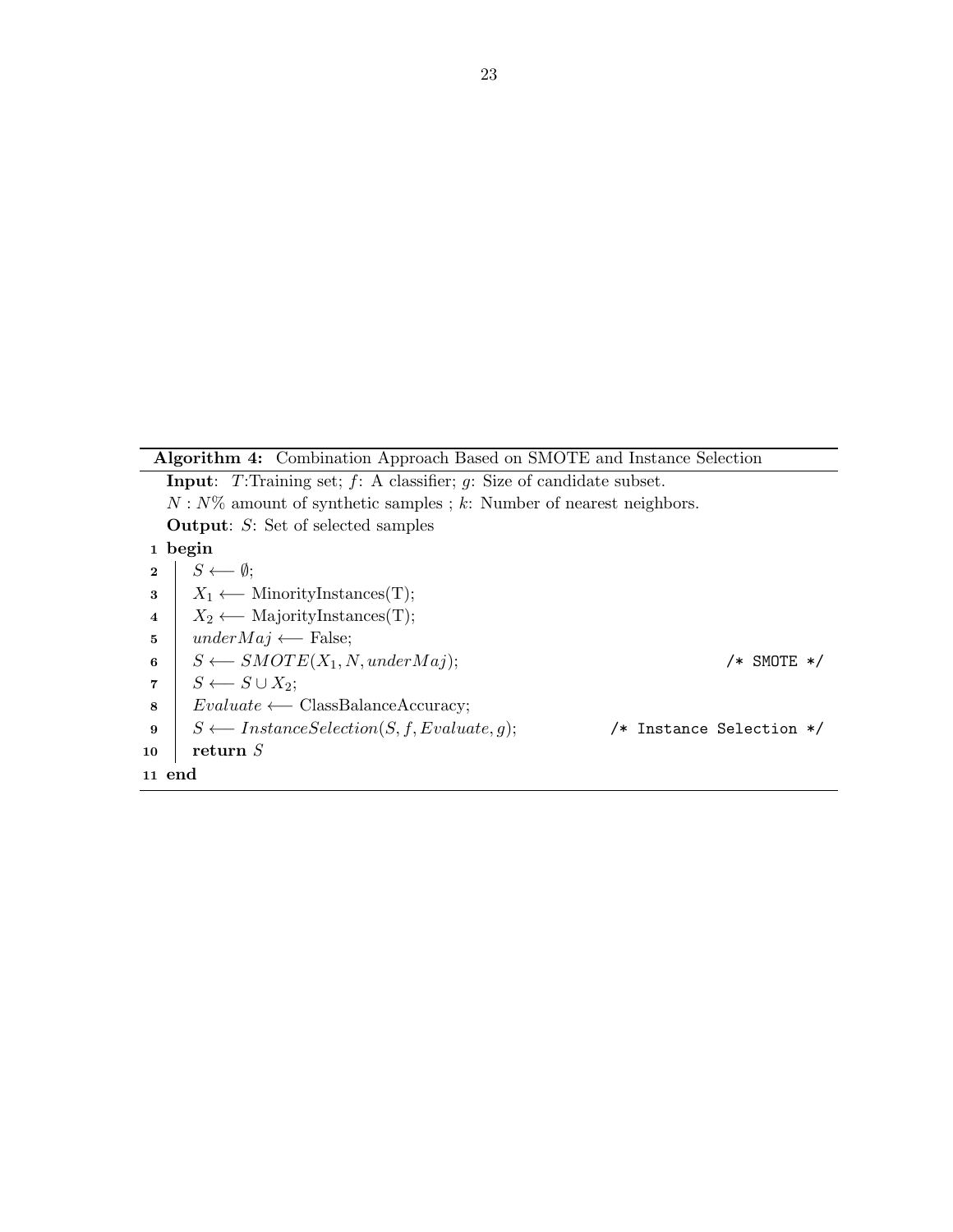## CHAPTER 4. RESULTS

<span id="page-29-0"></span>We utilized one standard classifier decision tree to test the performance for our experiments. We experienced on 4 well-known imbalanced data set in UCI datasets and one medical dataset. The four UCI datasets are car (car3), segmentation (seg1), yeast (yeast5), glass (g7). The number in the parentheses indicates the target class we choose. Table 4.1 shows the basic characteristics of these five datasets organized based on their negative-to-positive traininginstance ratios.

| Datase             | $#$ Attributes | $#$ Positive | $#$ Negative |
|--------------------|----------------|--------------|--------------|
| g7                 | 10             | 29           | 185          |
| seg1               | 19             | 30           | 180          |
| car3               |                | 69           | 1659         |
| yeast <sub>5</sub> |                | 51           | 1433         |
| medical            |                | 208          | 2120         |

Table 4.1: UCI and Medical Datasets

In each dataset, we used K-fold cross validation to evaluate the performance of classifier. By rule of thumb, K is equal to the minimum between square root of  $n$  and 5, where  $n$  is the number of instances in the dataset. After dividing the dataset into K fold, hold one of them as the holdout or testing dataset, the rest of dataset generates training dataset. In order to compare the performances, that training dataset are processed by four different procedures: classic SMOTE, instance selection, hybrid, and control training set. After fitting the decision tree model individually, we evaluate the performances of fits by predicting on the identical testing dataset. We utilized regular accuracy, Area Under Curve (AUC), and Class Balance Accuracy (CBA) to compare the performance of those four strategies.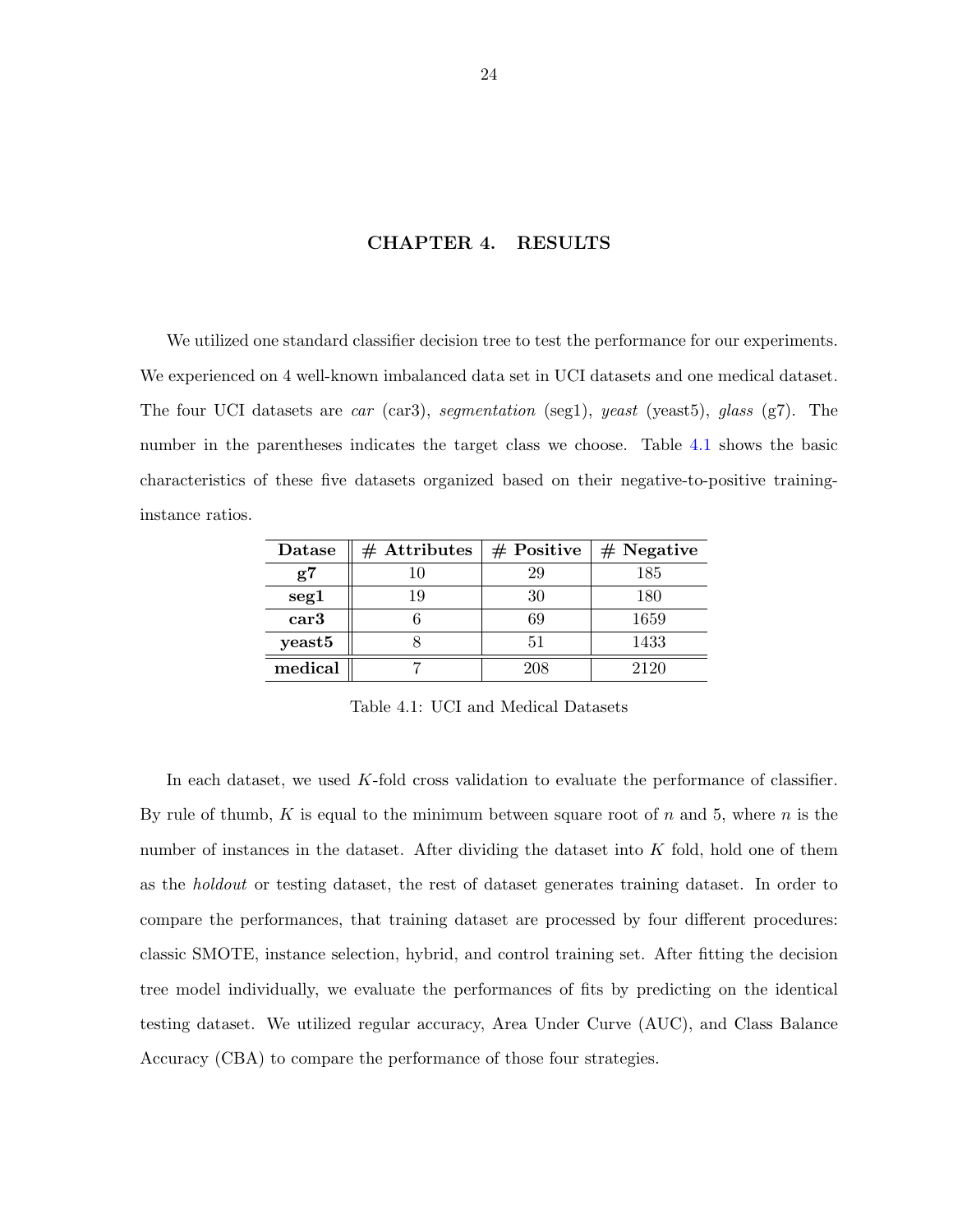#### 4.1 SMOTEd Training Dataset

<span id="page-30-0"></span>Firstly, we use regular SMOTE to preprocess the training dataset. However, there are two parameters we need to decide, the percentage of over-sampling and percentage of undersampling. Usually the percentage of over-sampling is a multiple of 100 and the number of generated synthetic minority instances is the multiple of current minority instances in training dataset. On the other hand, the remaining majority instances after under-sampling is the multiple of number of generated synthetic minority instances, and the percentage of undersampling is also a multiple of 100. For example, given a training dataset with 10 minority instances and 100 majority instances, we set both percentages equal to 200. Then, 20 minority instances will be generated and 40 majority instances are randomly selected. In order to pick the optimal SMOTEd training data set, we utilized the  $K$ -fold cross-validation to select the best percentage of over-sampling. The minority class was over-sampled at percentages from 100% to 1000%, while the percentage of under-sampling retains 200 as it depends on the number of over-sampled minority instances. The optimal setting of SMOTE should be related with the percentage of over-sampling with the averaged large of AUC and high accuracy.



10th cross validation

Figure 4.1: ROC Curve of 10th fold of Yearst5

Figure 4.1 is an example of 10th cross validation ROC curve for yearst5 dataset. Based on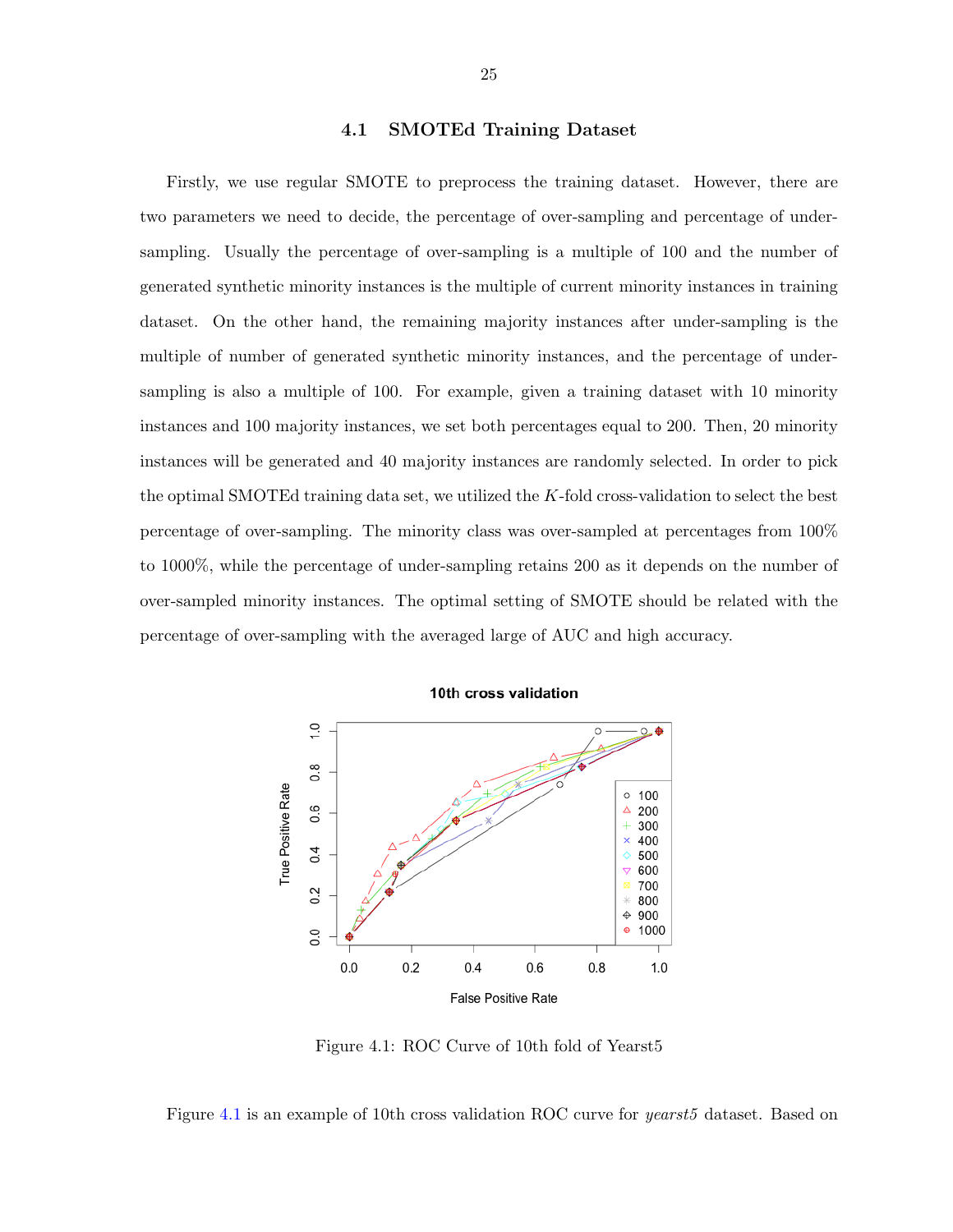<span id="page-31-0"></span>this curve, the SMOTE with 200 percent oversampling works best. We can pick the optimum from the boxplot of AUC cross all percentages of oversampling.



Figure 4.2: All AUC of Yearst 5 Figure 4.3: All Accuracy of Yearst 5

In Figure 4.2, the optimum SMOTE should be within 100%, 200%, 500%, and 1000%. On the other hand, it would be better if the selected SMOTE also has good performance on regular accuracy. Hence, we also drawn a boxplot for regular accuracy. Compare with those two figures, 4.2 and 4.3, SMOTEs with 100% have good performance on AUC, but it is also the worst on regular accuracy because overfit the minority instances. The exact averaged accuracy and AUC values for those SMOTE are also listed in Table 4.2. In addition to metrics, computational complexity is another significant factor to select the percentage of over-sampling. If the AUC and accuracy are similar, picking a simpler setting for SMOTE would be stable and reduce computing time. Thus, in this case, 200% oversampling is optimum since it has the highest AUC and less complexity, even a little bit lower accuracy.

| <b>Metrics</b>                                                                                                                | 100 | 200                                                                                              | 300 | 400 | 500 | 600 | 700 | 800 | 900 | $1000^-$ |
|-------------------------------------------------------------------------------------------------------------------------------|-----|--------------------------------------------------------------------------------------------------|-----|-----|-----|-----|-----|-----|-----|----------|
|                                                                                                                               |     | $\parallel$ 0.828   <b>0.866</b>   0.768   0.822   0.825   0.856   0.805   0.819   0.809   0.798 |     |     |     |     |     |     |     |          |
| Accuracy $\parallel 0.794 \mid 0.847 \mid 0.850 \mid 0.853 \mid 0.883 \mid 0.863 \mid 0.863 \mid 0.871 \mid 0.882 \mid 0.880$ |     |                                                                                                  |     |     |     |     |     |     |     |          |

Table 4.2: Averaged AUC and Acc of Yearst5

Implemented this strategy to other datasets, Table [4.3](#page-32-0) shows all optimum SMOTE cross all datasets.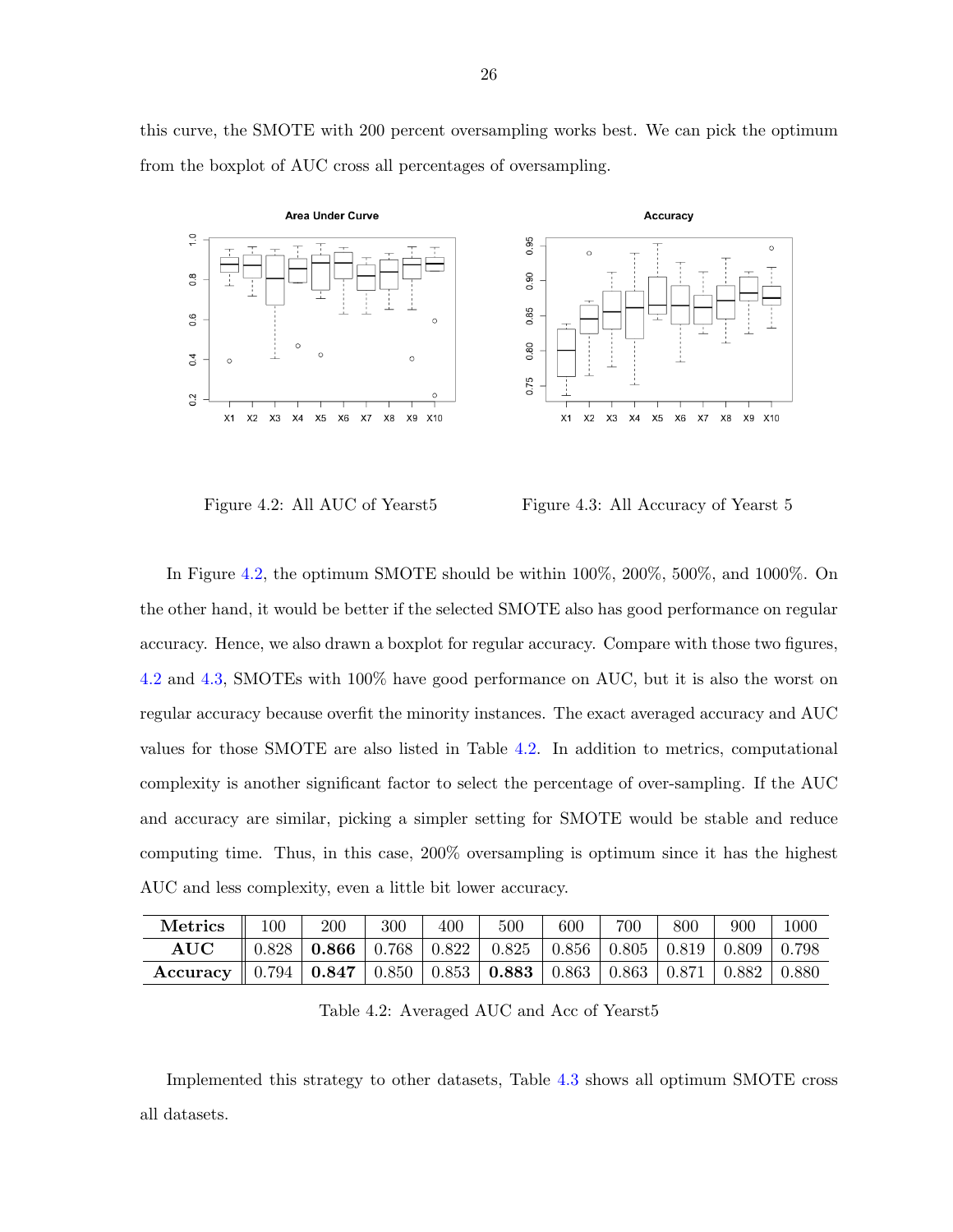<span id="page-32-0"></span>

| Datase  | % Over Sample | % Under Sample | AUC   | Accuracy |
|---------|---------------|----------------|-------|----------|
| g7      | 600           | 200            | 0.944 | 0.953    |
| seg1    | 500           | 200            | 0.955 | 0.971    |
| car3    | 500           | 200            | 0.969 | 0.929    |
| yeast5  | 200           | 200            | 0.866 | 0.847    |
| medical | <b>200</b>    | 200            | 0.631 | 0.784    |

Table 4.3: Optimum SMOTE of Datasets

Note that for datasets  $q\gamma$  and seq1, the best SMOTE oversampling percentage is 600% and 500 % respectively. Since they have 29 and 30 instances from minority class, 174 and 150 synthetic minority instances will be generated and 348 and 300 majority instances will be selected from training dataset. However, there are only 185 and 180 majority instances from  $g\gamma$  and seg1. Thus, what the SMOTE does is select the required number of majority instances with replacement. This does not heart SMOTE. On the other hand, it makes the better performance of decision tree as they are the optimum from those datasets. Understanding the SMOTE behaviors is simple. Minority class encroaches the decision boundary by generating synthetic minority samples, while as response the majority class reinforce the decision boundary though oversampling with replacement. As result, the decision boundary between those two classes becomes clearer and easy to detect by decision tree.

#### 4.2 Instance-Selected Training Dataset

This is pretty simple and straightforward. The nested assess metric was selected to use CBA since it's simple and sensitive to minority class. In addition, we divided the dataset into 100parts and each part was considered as subset candidate. As result, each subset candidate includes 1% data from the whole training dataset. The setting is not optimum. The optimum setting would be set the number of subset candidates equal to  $n$ , where  $n$  is the number of instances in training dataset. In addition to have equal instances number of subset candidates, optimum setting needs to assign every instance to its index-identical subset candidate in order to make sure every instance is included at least one subset. However, the optimum setting is really time consuming and in most case would not really improve the performance of classifier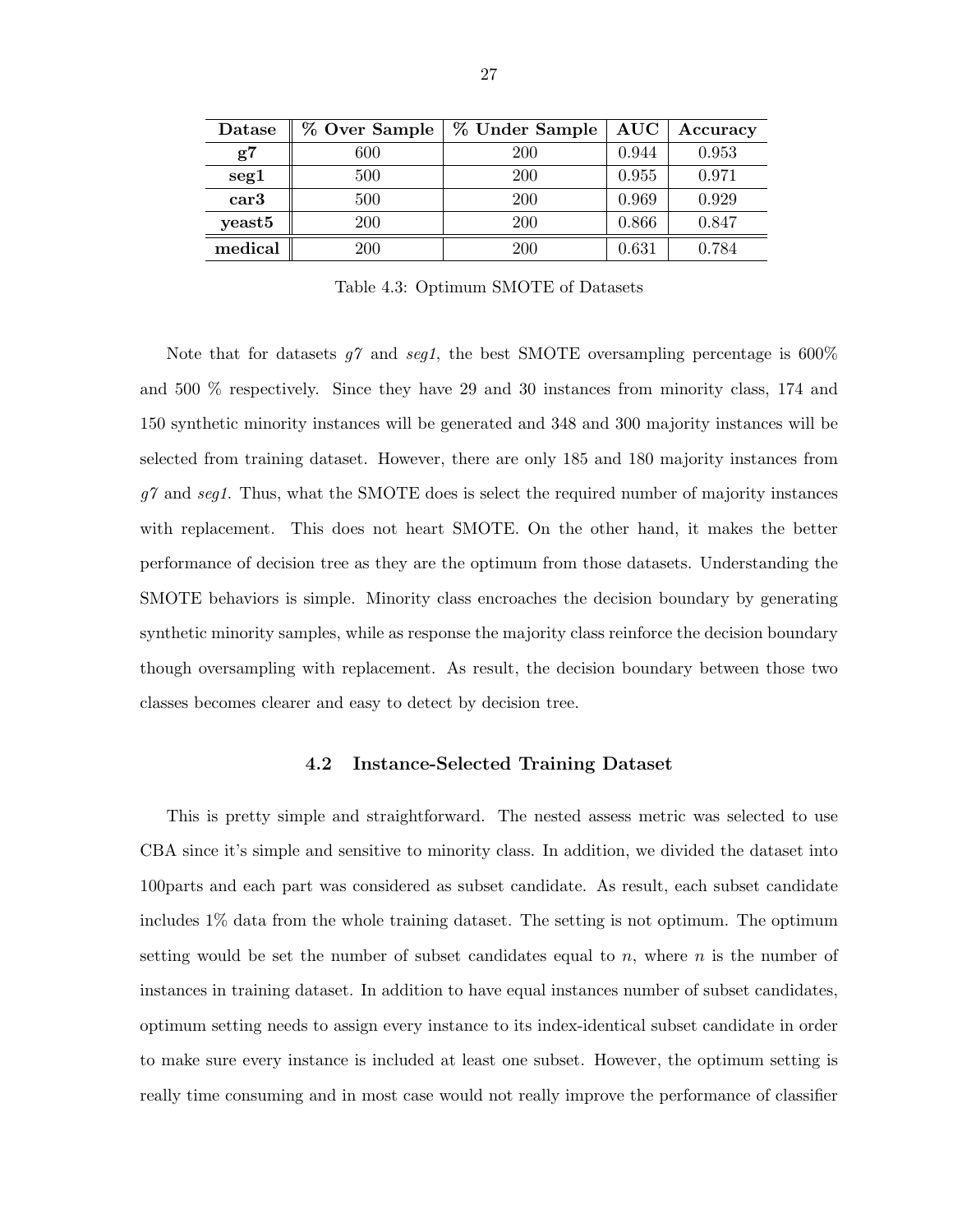<span id="page-33-0"></span>a lot. Thus, we decided to simplify the strategy and the results showed it worked very well in most case and reduced time complexity a lot. After decision of subset candidates, the instances in each subset will be combined if combination of those instances increases the performance of the classifier. This process go among all subset candidates and output the selected instances as the final training dataset.

#### 4.3 Hybrid Selected Training Dataset

Hybrid has two stages of processing the training dataset by introducing and combining the synthetic minority instances and select the best subset of training dataset from the first stage. For selection and combination of the best subset, the strategy is the same as the Instance Selection, dividing dataset into 100 subset and combining those subset if combination improves the performance of classifier.

In addition to select best subsets, generation of appropriate number of minority class is another significant part of Hybrid method. Because the imbalanced ratios and structures of each dataset are different, there is no consistent oversampling percentage for minority class. Hybrid method usually saves all majority class for further selection. On anther word, the percentage of under-sampling is fixed. So finding an appropriate percentage of oversampling minority class is very important. We utilized the same strategy as finding the optimum of SMOTE. As we could generate very balanced dataset by oversampling minority class, we extended the level of oversampling minority class. Besides oversampling percentage level from 100% to 1000%, we added oversampling levels over 1000% until the dataset becomes very balance. For example, there are 5 minority class and 100 majority class. For finding the optimum of SMOTE, we set up oversampling minority class from 100% to 1000%. For finding the optimum of hybrid, oversampling levels from 1100% to 2000% are also included since the dataset is very balance if percentage of oversampling is chosen to be 2000%. In order to find the optimum hybrid, the same assess metrics that were used for best SMOTE were also implemented for best hybrid, that is, AUC and accuracy.

Figures [4.4](#page-34-0) and [4.5](#page-34-0) show that AUC plot is fluctuated but has a increasing trend. In order to pick up an appropriate point, comprehensive consideration about means and variances of each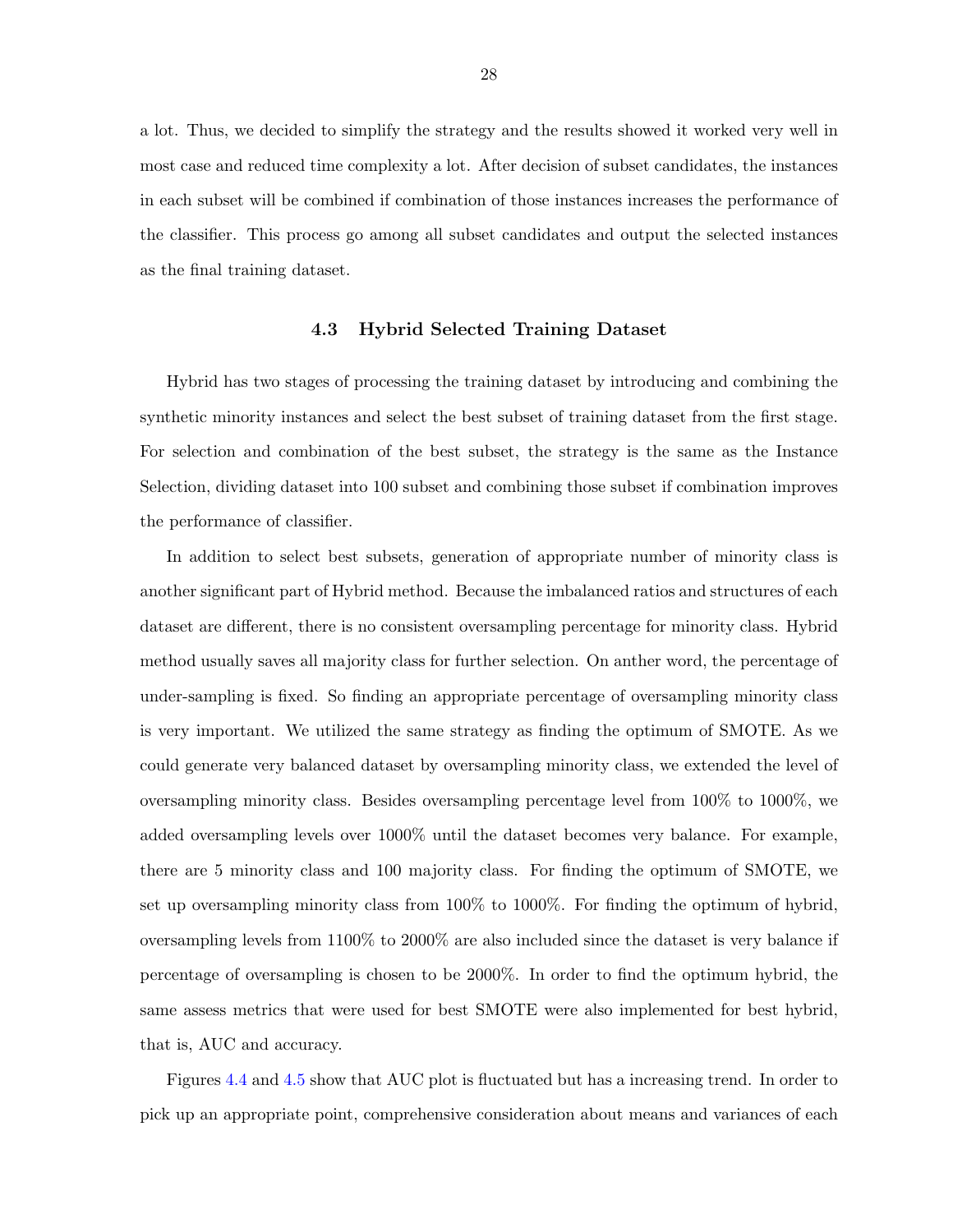<span id="page-34-0"></span>

Figure 4.4: All AUC of Hybrid-based Medical Dataset

Figure 4.5: All Accuracy of Hybrid-based Medical Dataset

level oversampling is essential. Plus, accuracy plot, Figure 4.5, is monotonically decreasing. It seems there is a trade-off between AUC and Accuracy. That does make sense because based on ROC curve itself, it is the mechanism for any classifier that the higher true positive rate, and the higher false positive rate. In anther word, the more classifier identifies the minority class, the more misclassifies the majority class. Model complexity is another essential part needed to be considered. We usually pick up the simpler one if both settings have the almost identical AUC and Accuracy. For instance, in this case, we selected 1000% as percentage for oversampling minority class, because it has very both high AUC and accuracy, and very stable comparing with other settings. Based on the strategy to select the optimum of hybrid method, all optimal hybrids are listed on Table 4.4.

| Datase   | % Over Sample | <b>AUC</b> | Accuracy |
|----------|---------------|------------|----------|
| $\rm g7$ | 1600          | 0.931      | 0.949    |
| seg1     | 500           | 0.864      | 0.867    |
| car3     | 900           | 0.971      | 0.939    |
| yeast5   | 3300          | 0.885      | 0.881    |
| medical  | 1900          | 0.610      | 0.662    |

Table 4.4: Optimum Hybrid of Datasets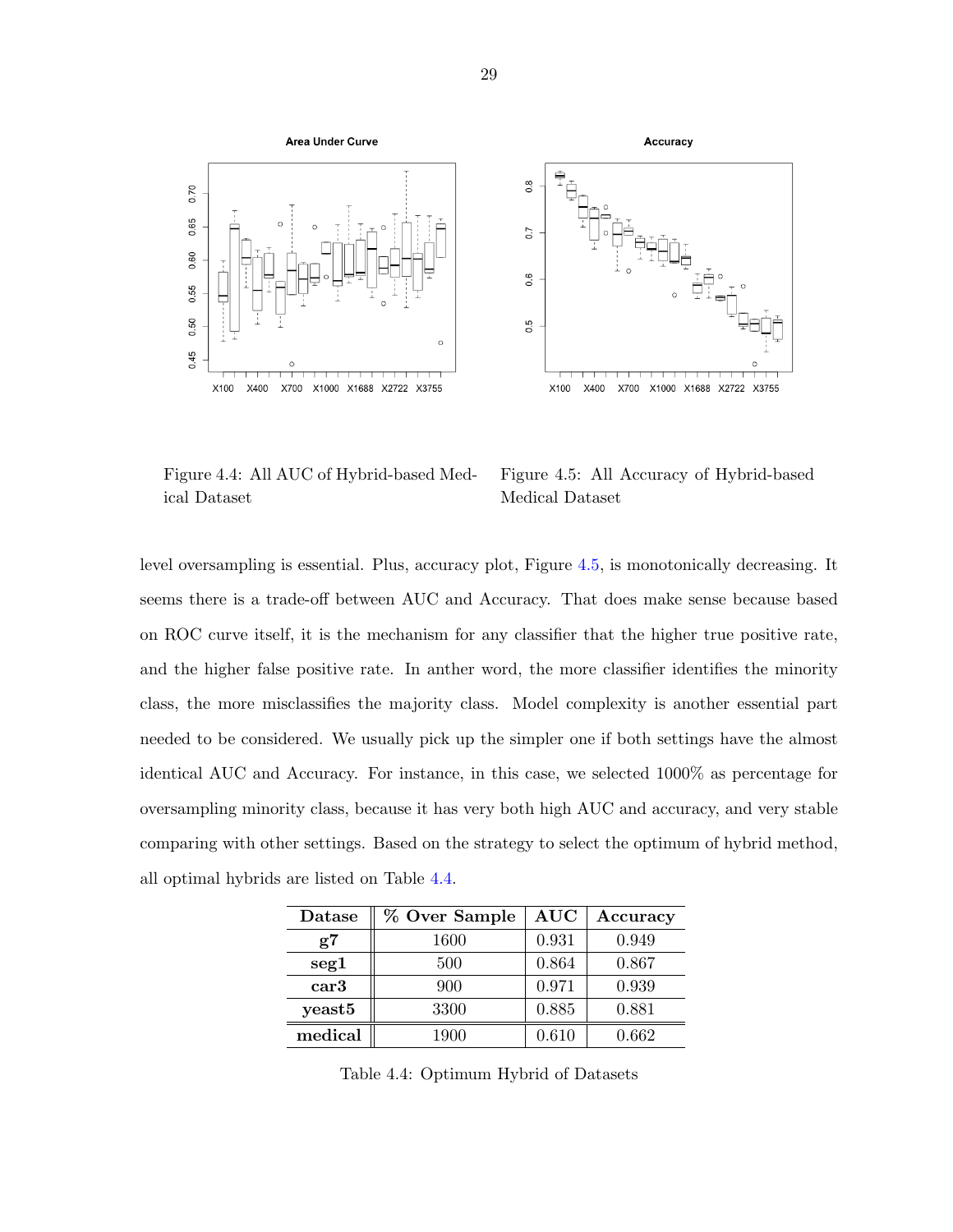#### 4.4 Results

<span id="page-35-0"></span>The original training dataset has been preprocessed by four different strategies, regular SMOTE, instance selection, hybrid method, and control set. Then we got four different training datasets, utilized the regular classifier, decision tree, to fit each individual training dataset, and predicted the fit onto identical test dataset. We processed this steps over 100 times among each datasets. For each dataset, we are able to evaluate the prediction through computing AUC, CBA and accuracy.

#### 4.4.1 CBA Assess Metric

Firstly, we utilized assess metric as nested metric for instance selection and first stage of hybrid in order to select best subset of training dataset.

| $\mathrm{g}7$ | $\mathbf{AUC}$ | CBA   | Accuracy | $#$ Minority | $#$ Majority |
|---------------|----------------|-------|----------|--------------|--------------|
| Control       | 0.917          | 0.868 | 0.934    |              | 148          |
| Selection     | 0.500          | 0.607 | 0.607    |              |              |
| Hybrid        | 0.924          | 0.899 | 0.934    |              |              |
| <b>SMOTE</b>  | 0.924          | 0.899 | 0.934    | 35           | 60           |

Table 4.5: CBA-based Evaluation for g7 dataset

| seg1         | $\rm AUC$ | CBA   | Accuracy | $#$ Minority | $#$ Majority |
|--------------|-----------|-------|----------|--------------|--------------|
| Control      | 0.969     | 0.930 | 0.978    | 30           | 180          |
| Selection    | 0.805     | 0.788 | 0.902    |              |              |
| Hybrid       | 0.808     | 0.765 | 0.891    |              |              |
| <b>SMOTE</b> | 0.964     | 0.942 | 0.977    | 180          | 300          |

Table 4.6: CBA-based Evaluation for seg1 dataset

| $\operatorname*{car3}%$ | $\rm AUC$ | $\bf CBA$ | Accuracy | $#$ Minority | $#$ Majority |
|-------------------------|-----------|-----------|----------|--------------|--------------|
| Control                 | 0.785     | 0.675     | 0.856    | 13           | 1327         |
| Selection               | 0.500     | 0.856     | 0.856    |              |              |
| Hybrid                  | 0.942     | 0.761     | 0.891    |              | 35           |
| <b>SMOTE</b>            | 0.963     | 0.800     | 0.925    | 78           | 130          |

Table 4.7: CBA-based Evaluation for car3 dataset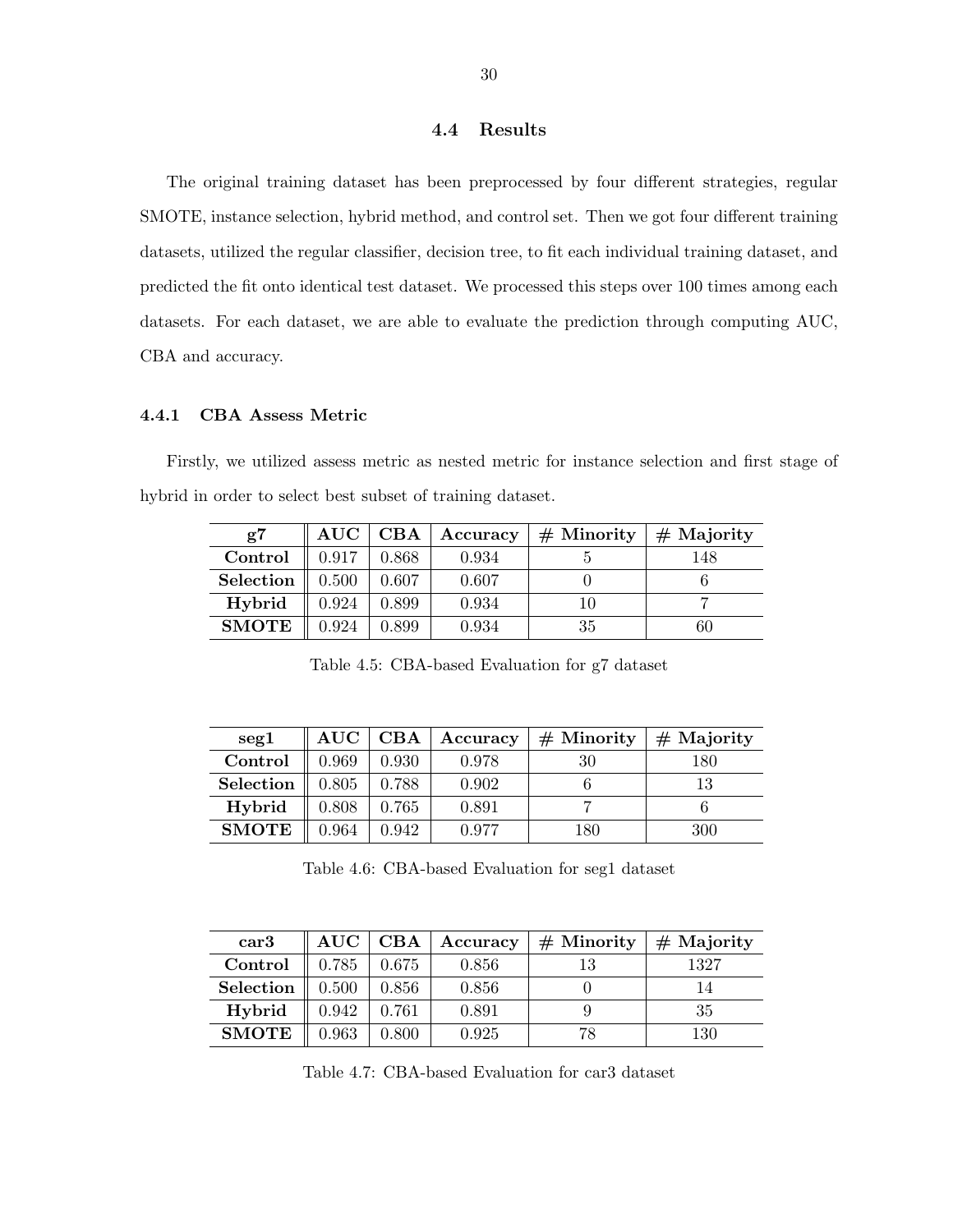<span id="page-36-0"></span>

| yeast <sup>5</sup> | $\mathbf{AUC}$ | CBA   | Accuracy | $#$ Minority | $#$ Majority |
|--------------------|----------------|-------|----------|--------------|--------------|
| Control            | 0.611          | 0.492 | 0.883    |              | 1146         |
| Selection          | 0.500          | 0.875 | 0.875    |              | 19           |
| Hybrid             | 0.766          | 0.709 | 0.890    | 23           | 49           |
| <b>SMOTE</b>       | 0.823          | 0.633 | 0.842    | 30           |              |

Table 4.8: CBA-based Evaluation for yeast5 dataset

| medical      | $\mathbf{AUC}$ | CBA   | Accuracy | $#$ Minority | $#$ Majority |
|--------------|----------------|-------|----------|--------------|--------------|
| Control      | 0.567          | 0.668 | 0.717    |              | 1696         |
| Selection    | 0.502          | 0.695 | 0.716    |              | 22           |
| Hybrid       | 0.580          | 0.549 | 0.658    | 40           | 70           |
| <b>SMOTE</b> | 0.582          | 0.503 | 0.624    | 123          | 164          |

Table 4.9: CBA-based Evaluation for Medical dataset

Based on the Tables from [4.5](#page-35-0) to 4.9, best SMOTE method usually works best, while hybrid method is also competitive and has smaller size of training dataset. On the other hand, instance selection fails in many case because the classifier learning from instance-selection-based training dataset classifies almost all instances to majority class and misclassifies all minority class.

## 4.4.2 AUC Assess Metric

For instance selection based methods, nested assess metric is very important. A sensitiveminority assess metric will be a good helper for a classifier to select most minority class, but not overfit. Since accuracy and CBA both assumes the cutoff value is equal to 0.5, the selected instances are not very comprehensive. However, AUC considers all possible cutoff values. Hence, the selected instances should be more stable and comprehensive.

| g7           | $\mathbf{AUC}$ | $\operatorname{CBA}$ | Accuracy | $#$ Minority | $#$ Majority |
|--------------|----------------|----------------------|----------|--------------|--------------|
| Control      | 0.917          | 0.868                | 0.934    |              | 148          |
| Selection    | 0.872          | 0.862                | 0.976    |              | 26           |
| Hybrid       | 0.991          | 0.887                | 0.954    | 33           | 15           |
| <b>SMOTE</b> | 0.924          | 0.899                | 0.934    | 35           | 60           |

Table 4.10: AUC-Based Evaluation for g7 dataset

Based on the Tables from 4.10 to [4.14,](#page-38-0) those two instance-select-based approaches, instance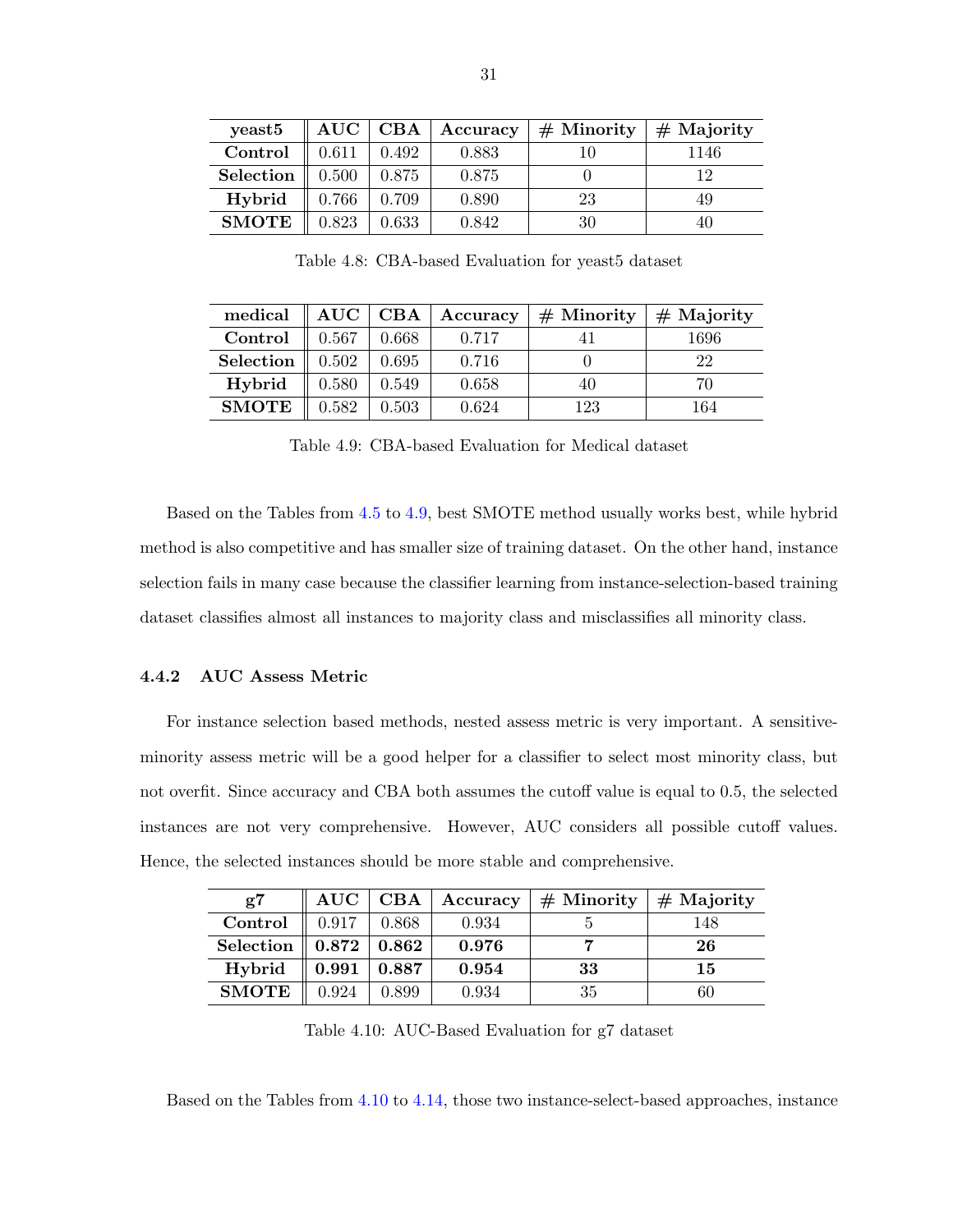<span id="page-37-0"></span>

| $\text{seg}1$ | $\mathbf{AUC}$ | CBA   | Accuracy | $#$ Minority | $#$ Majority |
|---------------|----------------|-------|----------|--------------|--------------|
| Control       | 0.969          | 0.930 | 0.978    | 30           | 180          |
| Selection     | 0.959          | 0.926 | 0.977    | 67           | 15           |
| Hybrid        | 0.965          | 0.929 | 0.975    | 49           | 51           |
| <b>SMOTE</b>  | 0.964          | 0.942 | 0.977    | 180          | 300          |

Table 4.11: AUC-Based Evaluation for seg1 dataset

| $\operatorname*{car3}%$ | $\mathbf{AUC}$ | CBA   | Accuracy | $#$ Minority | $#$ Majority |
|-------------------------|----------------|-------|----------|--------------|--------------|
| Control                 | 0.785          | 0.675 | 0.856    |              | 1327         |
| Selection               | 0.764          | 0.856 | 0.856    |              | 26           |
| Hybrid                  | 0.967          | 0.792 | 0.920    | 17           | 85           |
| <b>SMOTE</b>            | 0.963          | 0.800 | 0.925    | 78           | 130          |

Table 4.12: AUC-Based Evaluation for car3 dataset

selection and hybrid, with AUC have better results than with CBA. Instance selection was to assign all instance to majority class when it has CBA as nested assess metric. As result, it scores only 0.5 in AUC. In another word, it just randomly guess when assigning an instance. When it applies AUC as nested assess metric, it instead is able to correctly classifier some minority class. In addition, the sizes of subset of instance selection and hybrid are increased. For instance selection, increasing number of minority class make the fit to put more attention on minority class rather than ignoring them. For hybrid approach, increasing numbers are for majority class and some minority class, which make the decision boundary clearer. As result, classifier has better performance. Specifically, hybrid approach allow decision tree has better performance than SMOTE in term of AUC, but uses less number of instances. In addition, Hybrid approach has competitive results in term of CBA and Accuracy. Thus, comprehensive assess metric like AUC is more appropriate as an assess metric for instance-select-based approach. Furthermore,

| yeast <sup>5</sup> |       | AUC   CBA   | Accuracy | $#$ Minority | $#$ Majority |
|--------------------|-------|-------------|----------|--------------|--------------|
| Control            | 0.611 | 0.492       | 0.883    |              | 1146         |
| Selection          | 0.789 | 0.875       | 0.875    |              | 23           |
| Hybrid             | 0.788 | $\bf 0.662$ | 0.881    | 47           | 115          |
| <b>SMOTE</b>       | 0.823 | 0.633       | 0.842    | 30           | 40           |

Table 4.13: AUC-Based Evaluation for yeast5 dataset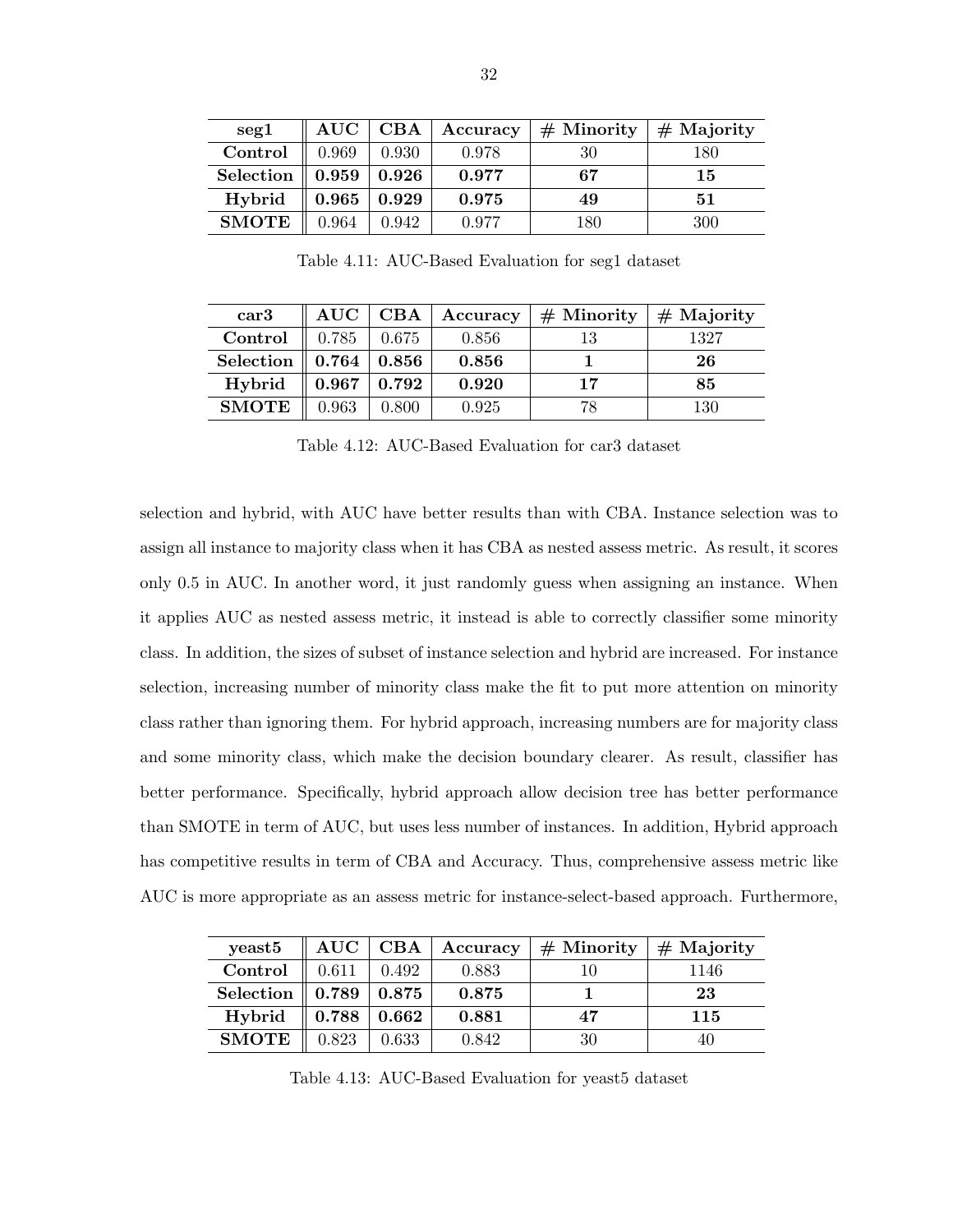<span id="page-38-0"></span>

| medical      | $\mathbf{AUC}$ | CBA   | Accuracy | $#$ Minority | $#$ Majority |
|--------------|----------------|-------|----------|--------------|--------------|
| Control      | 0.567          | 0.668 | 0.717    |              | 1696         |
| Selection    | $\bf 0.562$    | 0.658 | 0.714    |              | 78           |
| Hybrid       | 0.592          | 0.521 | 0.657    | 71           | 119          |
| <b>SMOTE</b> | 0.582          | 0.502 | 0.624    | 123          | 164          |

Table 4.14: AUC-Based Evaluation for medical dataset

hybrid is very flexible because of its various setting such as percentage of oversampling minority class, different assess metrics, and even different selection strategy.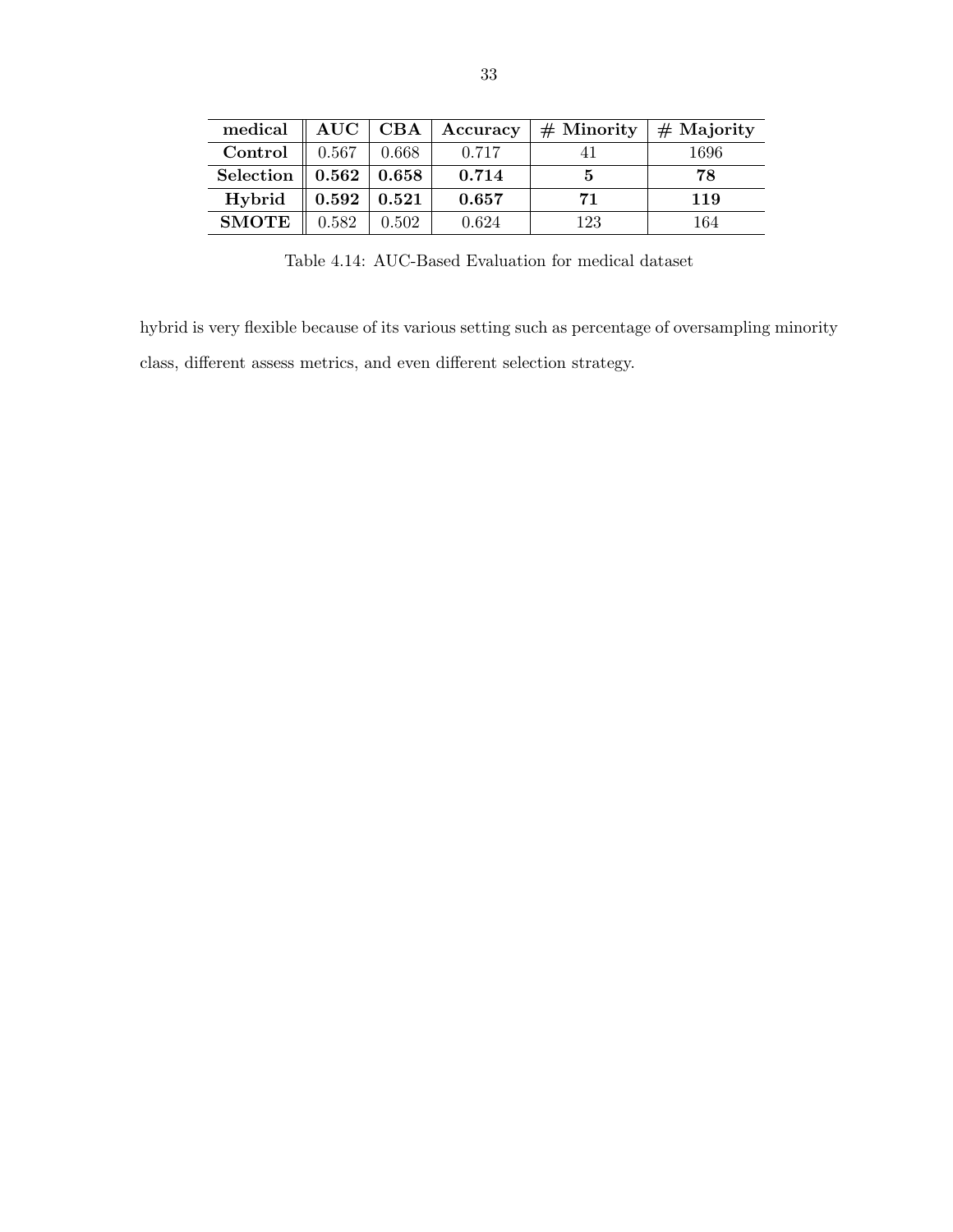## <span id="page-39-0"></span>CHAPTER 5. SUMMARY AND DISCUSSION

We proposed hybrid approach to deal with imbalanced dataset. Hybrid approach is a very robust and promising approach since it has varied settings. The numeric results show that hybrid is able to allow classifier has better performance than SMOTE and instance selection if set up an appropriate assessment metric. In this thesis, we applied AUC and CBA. Furthermore, hybrid approach needs less instances than SMOTE and way faster than greedy selection. For greedy selection, over ninety percent of its computing time is occupied selection of suitable setting such as the number of candidate subset and the size of candidate subset. Instead, we simply separated individual dataset into 100 parts, each part is considered as a candidate subset, and the instances retained in individual candidate are determined as the size of a candidate subset. This simplification saves a lot of computational time but with hybrid it has better performance. Comparing the evaluation of AUC-based and CBA-based, a comprehensive assessment metric works better than non-comprehensive since comprehensive assessment metrics use all of the cutoff value to evaluate, in the mean while non-comprehensive ones only use one cutoff value.

In future research, how to select an appropriate characteristic for hybrid is essential. Crossvalidation is a good method to select the ideal parameter like percentage of oversampling minority class. However, filtering an ideal nested assess metric, or even good instance selection approach is harder.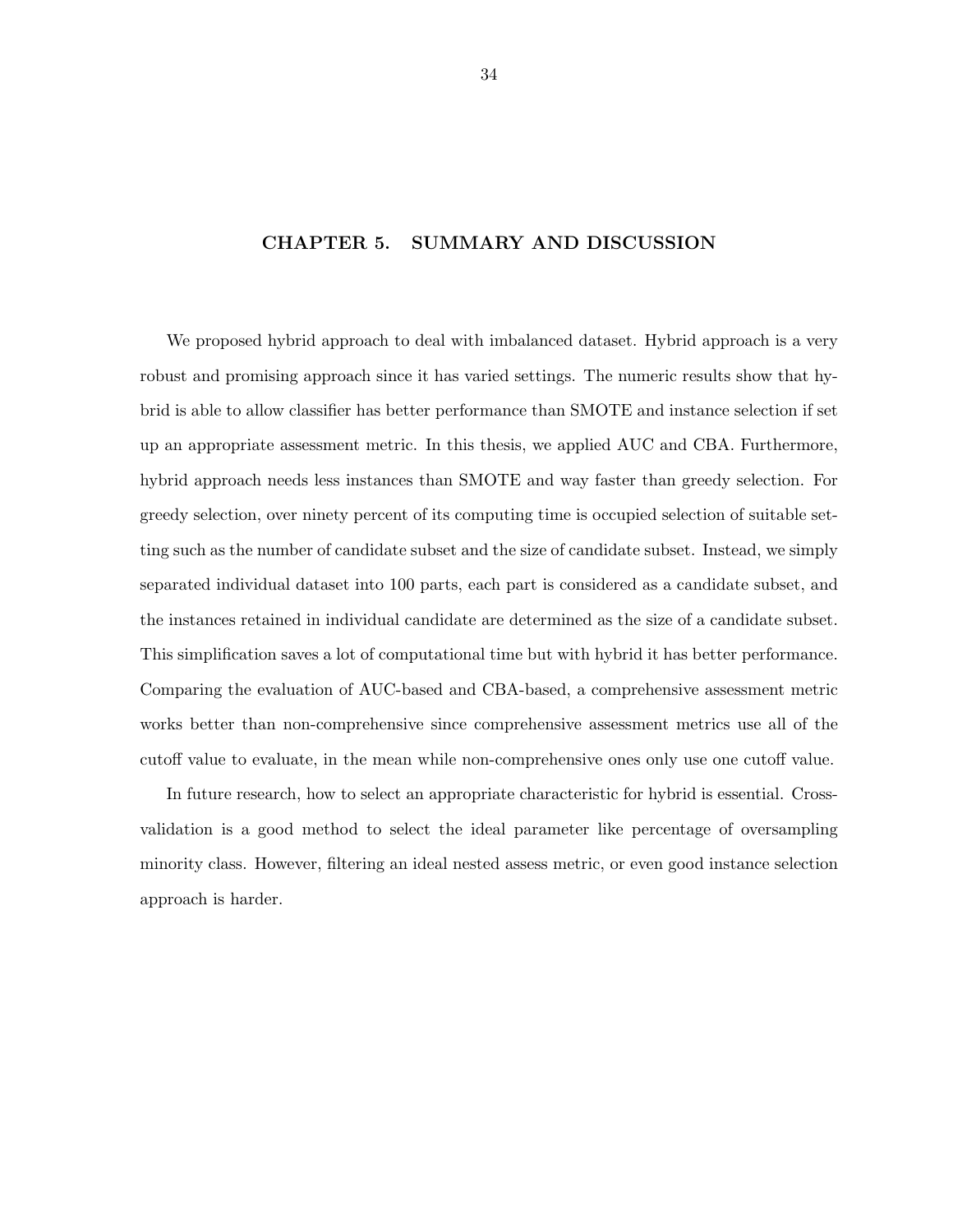## BIBLIOGRAPHY

- <span id="page-40-0"></span>Batista, G. E., Prati, R. C., and Monard, M. C. (2004). A study of the behavior of several methods for balancing machine learning training data. ACM Sigkdd Explorations Newsletter,  $6(1):20-29.$
- Bezdek, J. C. and Kuncheva, L. I. (2001). Nearest prototype classifier designs: An experimental study. International Journal of Intelligent Systems, 16(12):1445–1473.
- Cano, J. R., Herrera, F., and Lozano, M. (2003). Using evolutionary algorithms as instance selection for data reduction in kdd: an experimental study. Evolutionary Computation, IEEE Transactions on, 7(6):561–575.
- Chawla, N. V., Bowyer, K. W., Hall, L. O., and Kegelmeyer, W. P. (2002). Smote: synthetic minority over-sampling technique. Journal of artificial intelligence research,  $16(1):321-357$ .
- Chawla, N. V., Lazarevic, A., Hall, L. O., and Bowyer, K. W. (2003). Smoteboost: Improving prediction of the minority class in boosting. In Knowledge Discovery in Databases: PKDD 2003, pages 107–119. Springer.
- Chou, C.-H., Kuo, B.-H., and Chang, F. (2006). The generalized condensed nearest neighbor rule as a data reduction method. In Pattern Recognition, 2006. ICPR 2006. 18th International Conference on, volume 2, pages 556–559. IEEE.
- Cover, T. and Hart, P. (1967). Nearest neighbor pattern classification. Information Theory, IEEE Transactions on, 13(1):21–27.
- Estabrooks, A., Jo, T., and Japkowicz, N. (2004). A multiple resampling method for learning from imbalanced data sets. Computational Intelligence, 20(1):18–36.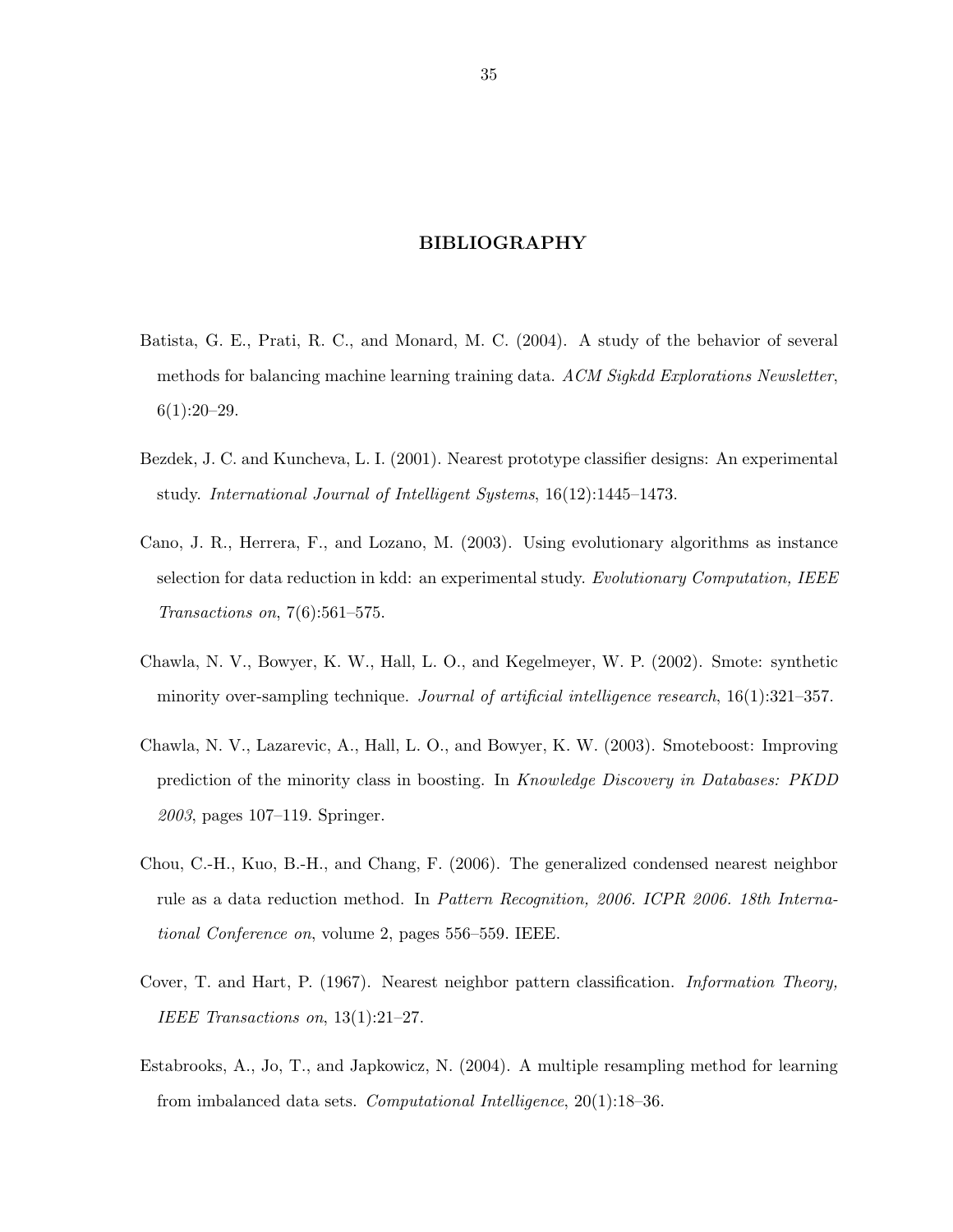- Glover, F. (1986). Future paths for integer programming and links to artificial intelligence. Computers  $\mathcal C$  operations research, 13(5):533-549.
- He, H., Bai, Y., Garcia, E. A., and Li, S. (2008). Adasyn: Adaptive synthetic sampling approach for imbalanced learning. In Neural Networks, 2008. IJCNN 2008.(IEEE World Congress on Computational Intelligence). IEEE International Joint Conference on, pages 1322–1328. IEEE.
- He, H. and Garcia, E. A. (2009). Learning from imbalanced data. Knowledge and Data Engineering, IEEE Transactions on, 21(9):1263–1284.
- Jo, T. and Japkowicz, N. (2004). Class imbalances versus small disjuncts. ACM SIGKDD Explorations Newsletter, 6(1):40–49.
- Kubat, M., Matwin, S., et al. (1997). Addressing the curse of imbalanced training sets: onesided selection. In ICML, volume 97, pages 179–186. Nashville, USA.
- Kuncheva, L. I. (1995). Editing for the k-nearest neighbors rule by a genetic algorithm. Pattern Recognition Letters, 16(8):809–814.
- Kuncheva, L. I. (1997). Fitness functions in editing k-nn reference set by genetic algorithms. Pattern Recognition, 30(6):1041–1049.
- Ling, C. X. and Li, C. (1998). Data mining for direct marketing: Problems and solutions. In KDD, volume 98, pages 73–79.
- Lumini, A. and Nanni, L. (2006). A clustering method for automatic biometric template selection. Pattern Recognition, 39(3):495–497.
- Olvera-L´opez, J. A., Carrasco-Ochoa, J. A., and Mart´ınez-Trinidad, J. F. (2010a). A new fast prototype selection method based on clustering. Pattern Analysis and Applications, 13(2):131–141.
- Olvera-L´opez, J. A., Carrasco-Ochoa, J. A., Mart´ınez-Trinidad, J. F., and Kittler, J. (2010b). A review of instance selection methods. Artificial Intelligence Review, 34(2):133–143.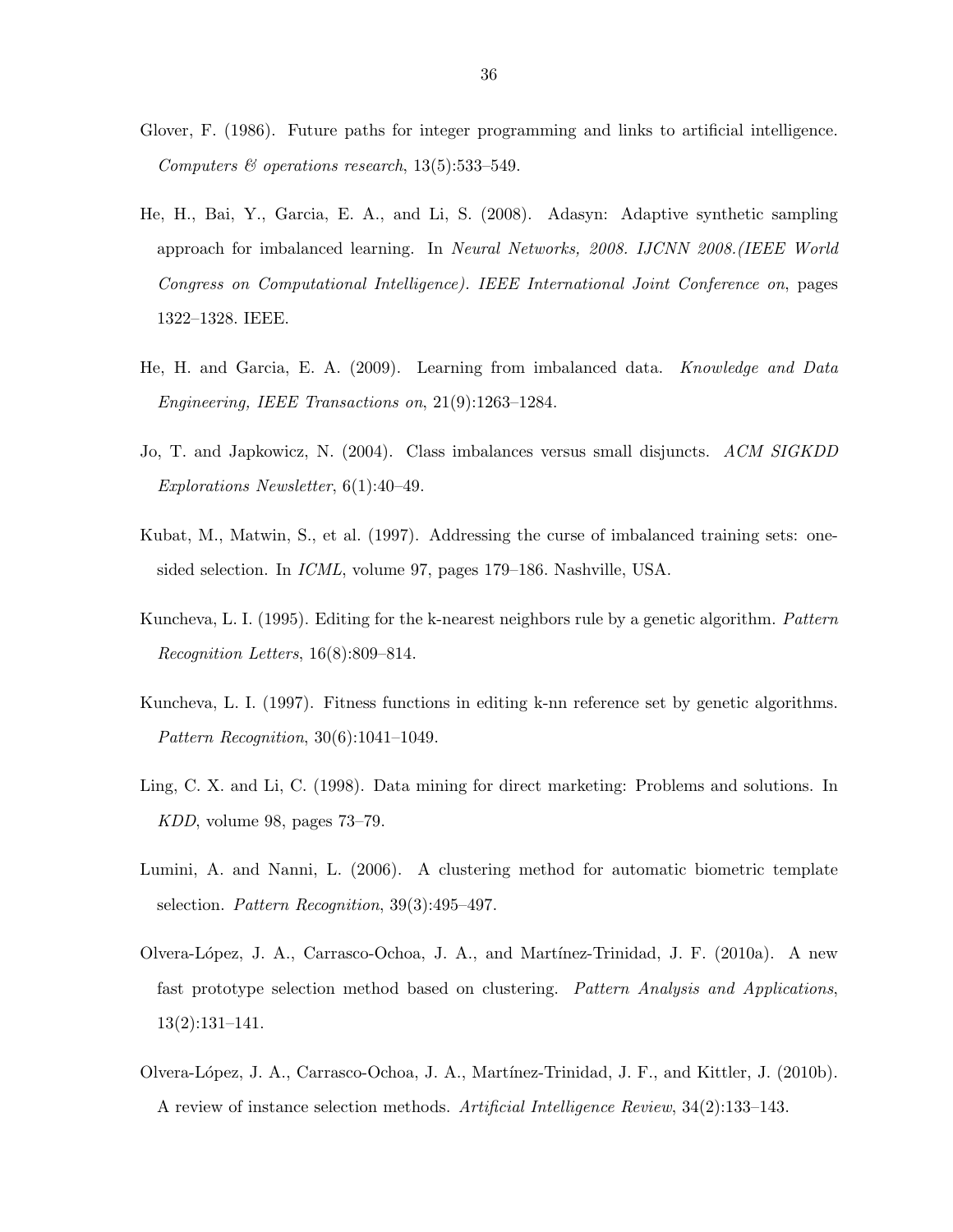- Raicharoen, T. and Lursinsap, C. (2005). A divide-and-conquer approach to the pairwise opposite class-nearest neighbor (poc-nn) algorithm. Pattern recognition letters, 26(10):1554– 1567.
- Weiss, G. M. and Provost, F. (2001). The effect of class distribution on classifier learning: an empirical study. Rutgers Univ.
- Wilson, D. R. and Martinez, T. R. (2000). Reduction techniques for instance-based learning algorithms. Machine learning, 38(3):257–286.
- Zhang, H. and Sun, G. (2002). Optimal reference subset selection for nearest neighbor classification by tabu search. Pattern Recognition, 35(7):1481–1490.